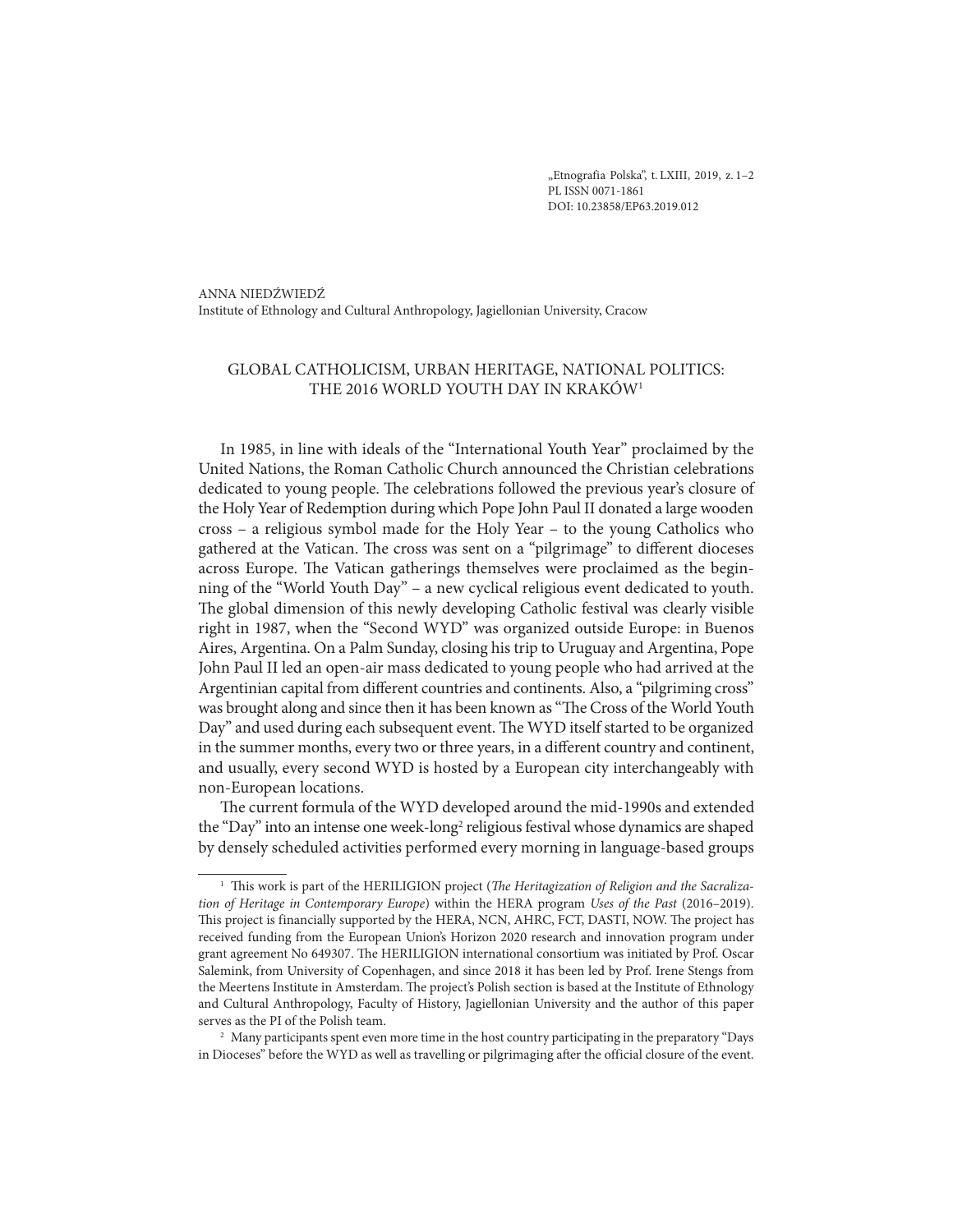and massive open-air "main events" attended in the afternoons and evenings by all the participants. The pope's arrival is scheduled during the week and the climax of each WYD includes an open-air final mass led by the pope and combined with "sending the youth out to the whole world". This "Mass of Sending" usually attracts not only all the young registered participants, but also numerous local people and travelers who arrive to witness "a historical event" or "pray with the pope". The biggest WYD gathering took place in Manila, the Philippines, in 1995 where over 5 million participants gathered for the final mass led by the Pope John Paul II (Kieca, Kleska 2017, p. 16).

This brief history of the WYD reveals its successful development into a global, massive scale cyclical religious event dedicated to young Catholics. Through the WYD the Church promotes the transnational and global character of Catholicism, emphasizing its "universal" dimension. The event, which attracts young people from different cultures and continents, demonstrates and performatively forms the global dimension of today's Catholic community. However, the WYD also needs to be understood from other perspectives. Even though the event is directly linked to the Vatican – from where the Pontifical Council for the Laity (and since the 2016 the Dicastery for Laity, Family and Life) collaborates with an organizing committee in a host country – each time local political, social, economic and cultural contexts of the host state play a significant role in the formation of each WYD. This paper aims to describe the WYD as a multilayered event generating and mirroring conflicting and conflating discourses on the global, national, and local levels of Catholicism.

The first part of this paper will focus on the massive and festive character of the WYD, its branding potential as a typical mega-event and, *at the same time*, its religious dimension as a modern pilgrimage. I aim to emphasize the practical entanglements between what used to be distinguished as "sacred" and "profane" in post-Durkheimian scholarly examinations. Following recent developments in anthropology of pilgrimages and its embracing of political economy, I will analyze the WYD as constituted not only by "liminal relations between heaven and earth, but also [...] the encounters between religious, ethnic, political, economic, national and transnational frames of reference" (Coleman and Eade 2018, p. 11). Interestingly however, even though these "encounters" seem to be more and more cautiously and consciously described by scholars who work on religious phenomena in various cultural settings, they still seem to be strongly questioned, rejected or criticized as "unproper" by various *emic* discourses. While, in practice, interrelations between "religious" and "secular" realms are constantly transgressed, the main actors (e.g. the Roman Catholic Church) and many religious practitioners or observers on the ground tend to question these connections, producing discourses based on a strong ambivalence between "sacred" and "profane". Additionally, the WYD, as a new form of pilgrimage tailored for modern societies and contemporary youth, in practice challenges the modernization *cum* secularization thesis, or at least its global scale. This challenge adds to the contradictions and discrepancies between discourses, declarations and practices revealed in relation to the WYD as a massive religious event and a global Catholic pilgrimage.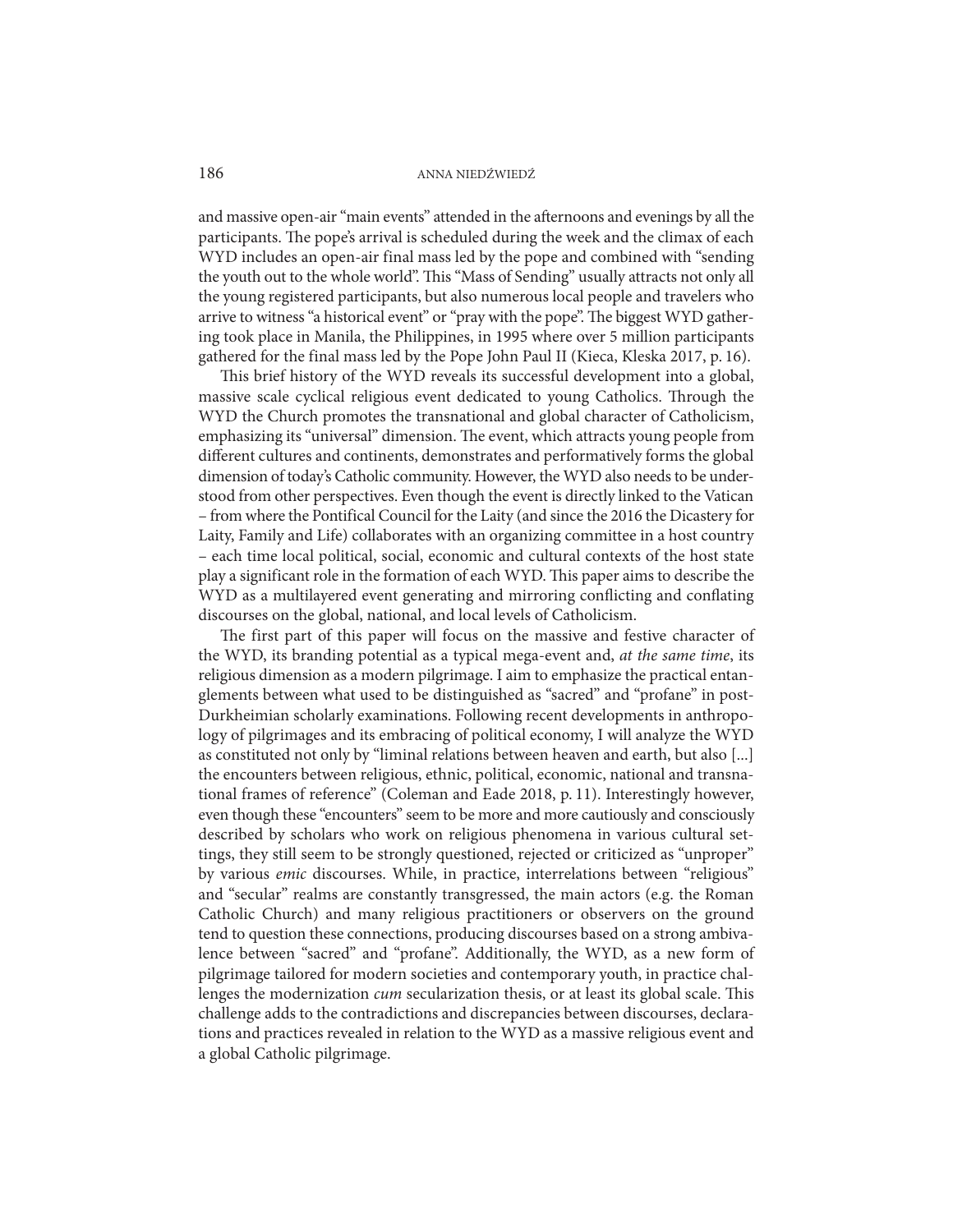Further, I aim to accentuate yet another aspect of pilgrimage, specifically how the local setting, institutions and people in a hosting place influence and are influenced by a pilgrimage. This aspect of pilgrimage had been often neglected by scholars, who used to focus on pilgrims as the main actors, performers and producers of a pilgrimage and on the development of shrines as religious centers<sup>3</sup>. The specificity of the WYDs encourages questions related to local as well as national settings. The massive scale of the event and its length, as well as an official pope's visit to a host country, usually imply an extensive organizational involvement and a significant financial contribution by the host state and local authorities – aspects often questioned and criticized in national and local debates (see Góral 2016, p. 66; Halter 2013; Niedźwiedź 2017b; Mandes and Sadłoń 2018, p. 205). Hence, even though the event repetitively follows an established scenario created and petrified over the last thirty years, each WYD needs to be seen as a specific pilgrimage that interacts with a particular local religious landscape, cultural history and current politics of a host state and a host city. Complex national and local voices are expressed through official statements by representatives of the host state and host city, as well as through more grassroots responses, affects and attitudes experienced and expressed by local inhabitants.

Apart from relating to some general aspects of the WYD, I will mostly focus on the event that took place between the 25<sup>th</sup> and 31<sup>th</sup> of July, 2016, in Kraków, Poland, and discuss the interconnections between the cityscape, religious heritage and the formation of the WYD as a Catholic pilgrimage. I will draw on analysis of discourses and ethnographic material collected before, during and after the event among the city's inhabitants, the WYD's organizers and participants. Most of the material was collected by myself and a group of students from the Institute of Ethnology and Cultural Anthropology at the Jagiellonian University with whom I formed the "Mobile Ethnographic Group"<sup>4</sup>. I also refer to two research projects conducted on the WYD

<sup>&</sup>lt;sup>3</sup> The book by Victor and Edith Turner published in 1978 was a seminal work that triggered a development of pilgrimage studies within Anglophone anthropology. Even though the authors mentioned various local and national contexts of Christian pilgrimages, the most influential concepts of their book were on pilgrims' perspectives and experiences (*communitas* paradigm) and the development of shrines as sacred places (Turner, Turner 1978). For a review of subsequent developments in Anglophone research on pilgrims and pilgrimage centers, which also considers non-Anglophone traditions of pilgrimage scholarship, see Albera, Eade 2015.

<sup>4</sup> Around ten students, including two PhD students, with whom I created the "Mobile Ethnographic Group" volunteered to contribute to the research in June and July 2016. Some of them worked under my supervision on their own thematic projects (for instance, one person who herself worked as a volunteer for the WYD, focused on the WYD's volunteers, another conducted research among pilgrims from Latin America), while others used an interview script and a research scheme designed by myself (including ethnographic diary and fieldnotes) within the HERILIGION project framework. All of us met regularly to discuss our observations and research. At the end of June and during the first three weeks of July we focused on Kraków's inhabitants and registered their various and changing attitudes toward the WYD. This research continued also during the WYD as well as later during the 2016 and 2017. In June and July 2016 we collected around forty interviews with Kraków' citizens (all of them adult, from different age groups starting 20 year old up to people in their 70s). Most of these interviews turned into lengthy discussions about the WYD, the city's involvement into this event and individual attitudes toward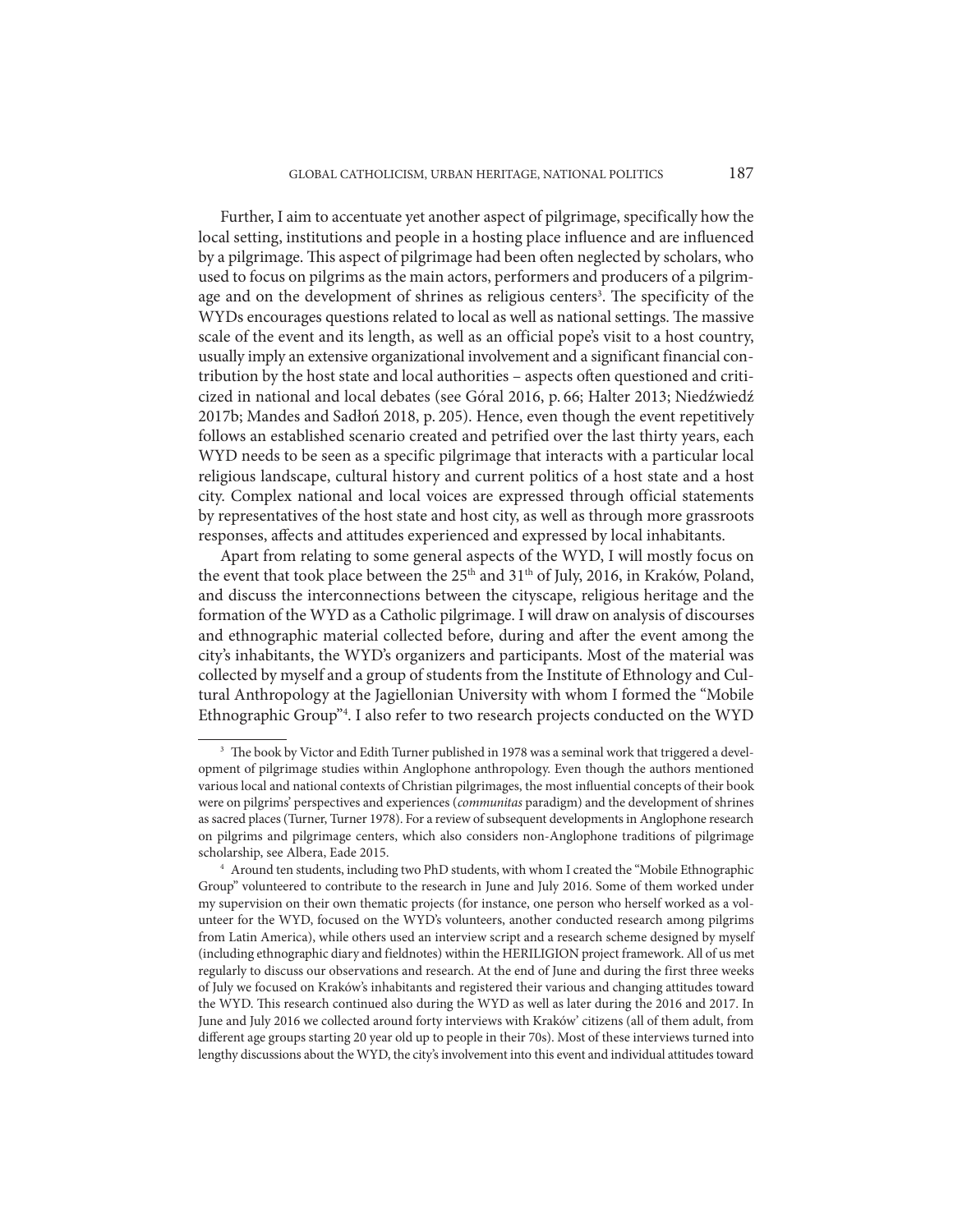2016 by teams of sociologists and cultural studies researchers who collected rich qualitative and quantitative data. Both projects have issued extended reports and released some of the data in Polish providing a very valuable insight into various aspects of the WYD (see *Odbiór Światowych Dni Młodzieży i jego kulturowe konteksty* 2016; Bogacz-Wojtanowska, Gaweł, Góral eds. 2016).

#### MEGA-EVENT

Until quite recently, many anthropological studies on pilgrimages and other religious public rituals and festivals have tended to build upon "strong ideological distinctions between sacred and secular" that have discouraged "analysis of more ramifying and multivalent connections among religious, political and economic processes" (Coleman and Eade 2018, p. 2). In Western-biased scholarship, where understanding of "religion" was for many years strongly shaped by a normative and idealized concept of Christianity (see Lambek 2013, p. 13), the "religious" often happened to be associated with the "sacred realm" defined through opposition to the "profane". From this perspective "religious marketplace", "commercialization of religion", "eventization of faith", "religious branding", "touristification of pilgrimages" were perceived as contradictory terms describing some sort of "desacralization of the sacred" and degradation of "real religion". These theoretical conceptualizations have been challenged alongside a growing criticism of secularization and modernization paradigms or their universalizing claims (see Davie 2007). Recent anthropological and sociological approaches emphasize more nuanced, complex and contextualized reflections on religions in contemporary societies and focus on "porous" – intertwining, blurring and blending – borders between what is perceived as sacred and secular (Coleman 2019). The WYD is a contemporary event that not only exemplifies the interconnectedness and relativity of what is defined as sacred or secular realms, but also an event that stimulates public debates, social reactions, cultural questioning or reflecting on what is recognized and labelled as "religious" by institutions (including an institution of the Roman Catholic Church), official politics or grassroots movements, as well as various individuals or groups of people.

religion in general. During the WYD we conducted ethnographic research participating in various, often parallel events (the mobility of researchers and a group work appeared to be crucial during this very intense week overloaded with events), conducting short interviews with participants (visiting some of them in their host locations or approaching pilgrims during lunch breaks etc.). Additionally, my personal experiences as a scholar contributing to an art exhibition prepared by the National Museum as an event accompanying the WYD and as an anthropologist of religion who was invited to comment on the WYD in various media (TV, radio, newspapers), allowed me to gain a better insight into some aspects of the WYD as a promotional event and a source of media discourses. Here I would like to thank the most active members of the "Mobile Ethnographic Group": Bartosz Arkuszewski, Alicja Soćko-Mucha, Dominika Matejko as well as Kaja Kajder, Paulina Maciejowska, Joanna Sikora and Paweł Witanowski. During the whole event I also closely collaborated with a photographer, Marcin Wąsik, who documented the WYD for the HERILIGION project.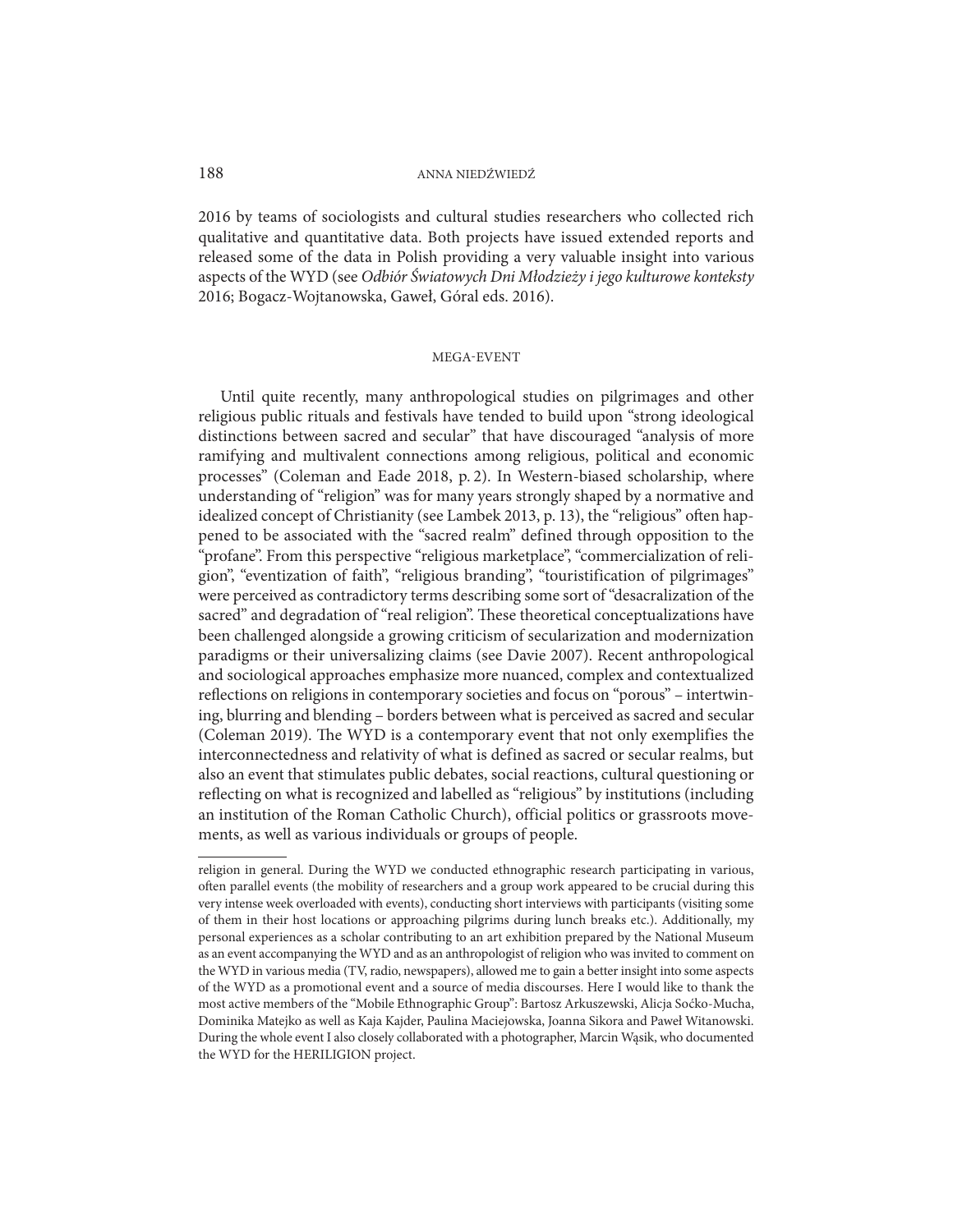The WYD is a new form of Catholic pilgrimage that was invented during the mid-1980s and developed within a traditional institution of the Church as its response to modern conditions of a globalized world. This pilgrimage creatively includes and builds upon the popular culture, youth music and art, mass media (and recently also social media) as well as the commercial dimension of religious life in the context of contemporary global marketplace. Thus, as emphasized in recent anthropological approaches, it operates within various domains that reveal "the porosity of the boundaries that separate the experience of the sacred and secular spheres of modern life" (Steil 2018, p. 157). The WYD can be also seen as a phenomenon that confirms Ian Reader's view on "pilgrimage as being in tune with, and essentially a product of, its times" (2014, p. 23). Like other contemporary pilgrimages, the WYD should be perceived as "embedded in a context of markets, consumer activity, publicity and promotion", operating "not just in the marketplace but through it" (ibidem, p. 8). Hence, the WYD can be analyzed as a phenomenon that – apart from its more "traditional" and "conservative" religious dimension – embraces modern marketing strategies and functions as a Catholic brand and a relatively new religious marketing "product". The WYD is *at the same time* a religious pilgrimage *and* a mega-event structured similarly to other cyclical mass events not related to a religious domain, like music festivals or sport tournaments (Olympics, World Cup etc.)<sup>5</sup>.

The successful development of the WYD as a global youth pilgrimage seems to have been achieved through the application of certain marketing practices pursued in other popular mega-events. Michaela Pfandenhauer, who studied the 2005 WYD in Cologne, Germany, focused on the "eventization of faith" as the Church's "strategy for marketing its faith products" (2010, p. 383). In my opinion, it is important to go even further and see the WYD as not only a tool used for marketing the faith as a product, but also as a carefully and consciously branded event that turned into a product on its own. As already mentioned, the organization and promotion of the WYD is structurally comparable with other mega-events. Like regular music or cultural festivals and big sport tournaments, the WYD possesses its own characteristic and is globally promoted and recognized under its own brand. Each time there is a dedicated logo, a slogan, a musical "anthem" recorded and sung in various languages before and during the WYD. Various national and global celebrities serve as "ambassadors" promoting the event. Posters, advertisements, video spots, gadgets and souvenirs are produced in abundance. The centrality of the pope also suits modern pop culture that is based on celebrity-oriented patterns (see e.g. Povedák

<sup>&</sup>lt;sup>5</sup> Like other mega-events, the WYD is also used in the branding strategies of the hosts. Use of massive cyclical events for destination branding and promotion of global tourism to host cities is discussed broadly in studies on tourism (for a brief description of literature see e.g. Hemmonsbey, Tichaawa 2019, pp. 252–253). Here it is important to mention that arguments emphasizing the growing visibility of a host city on the global tourist map and the expected increase in tourist numbers not only during the WYD (when global pilgrims arrive) but also years after the event were commonly heard during local and national debates about the WYDs in different locations. These arguments were also present in Kraków and promoted by the municipal authorities.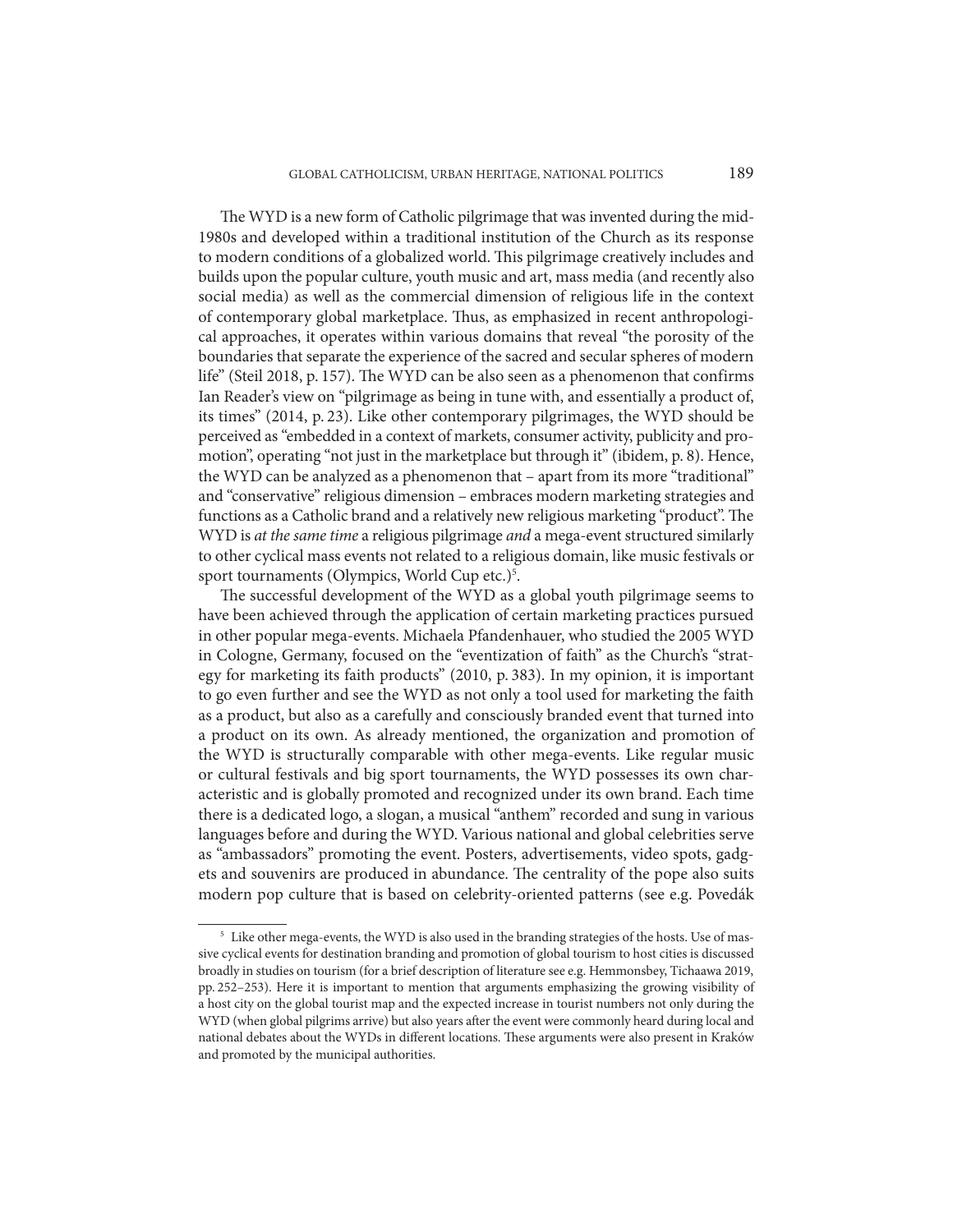2014). The head of the Roman Catholic Church, during the WYD, appears not only as a religious leader whose presence "sacralizes" the festivities (Norman, Johnson 2011, p. 380), but also as a "mega-star", a focal point of attention for participants, media, politicians, organizers and bystanders. The "pope-centrism" of the event transforms the pope into the "brand" for the Church (Hepp, Krönert 2009), a kind of the event's "logo" (see Mandes, Sadłoń 2018, p. 207). Like other cyclical mega-events, each WYD follows the same schematic scenario with a spectacular opening, a profoundly celebrated arrival of the pope arranged on a course of the week and in the end a final mass during which the pope publicly announces the date and location of the next global "youth meeting". This announcement is always cheered by a gathered crowd, as in other cyclical mega-events where various cities and countries compete for the status of being the host.

The popularized and marketed image of the WYD builds on the most iconic moments of the weekly scenario, therefore usually depicting the pope and his interactions with young people who represent different cultures and continents. These images appear in national and global media coverage. WYD is, then, seen as an event related to a specific "atmosphere" that highlights the intense energy and cheerfulness of youth as well as the cultural diversity of a global religious meeting. Michaela Pfadenhauer suggests that the WYD is a "mega-party", a "religious festival", but also "on the top of that, it is a marketing event" (2010, p. 391). In practice, all these aspects are closely combined with one another. A pilgrimage designed as a modern megaevent promotes religion as part of youth and globalized culture.

#### INCLUSIVE OR EXCLUSIVE?

One intriguing issue related to the branding strategy and the promotion of the popular image of the WYD as a modern youth festival is the lack of any direct connotations with religion or Catholicism in the official name of the event. "World Youth Day" focusses exclusively on the "global" and "youthful" character of the gathering. It seems that promoting the event as "worldly" and "youthful" allows the Church to negotiate its presence in the public sphere of different countries and political and social contexts. It avoids "religious" or "Catholic" labelling in situations where these words bring negative connotations<sup>6</sup>. Interestingly, during the ethnographic fieldwork in Kraków some interlocutors raised a point about this paradoxical situation, and spontaneously made comments about it. They were usually local residents, who were interviewed before the beginning of the WYD, and rather critical about the Catholic Church, due to the political involvement by a significant number of the Catholic hierarchy in nationalistic Right-wing factions in today's Poland. These interlocutors

<sup>6</sup> This aspect was, for instance, visible during the 2008 WYD in Sydney where especially the involvement of Cardinal George Pell was generating considerable controversy related to his sex abuses accusations.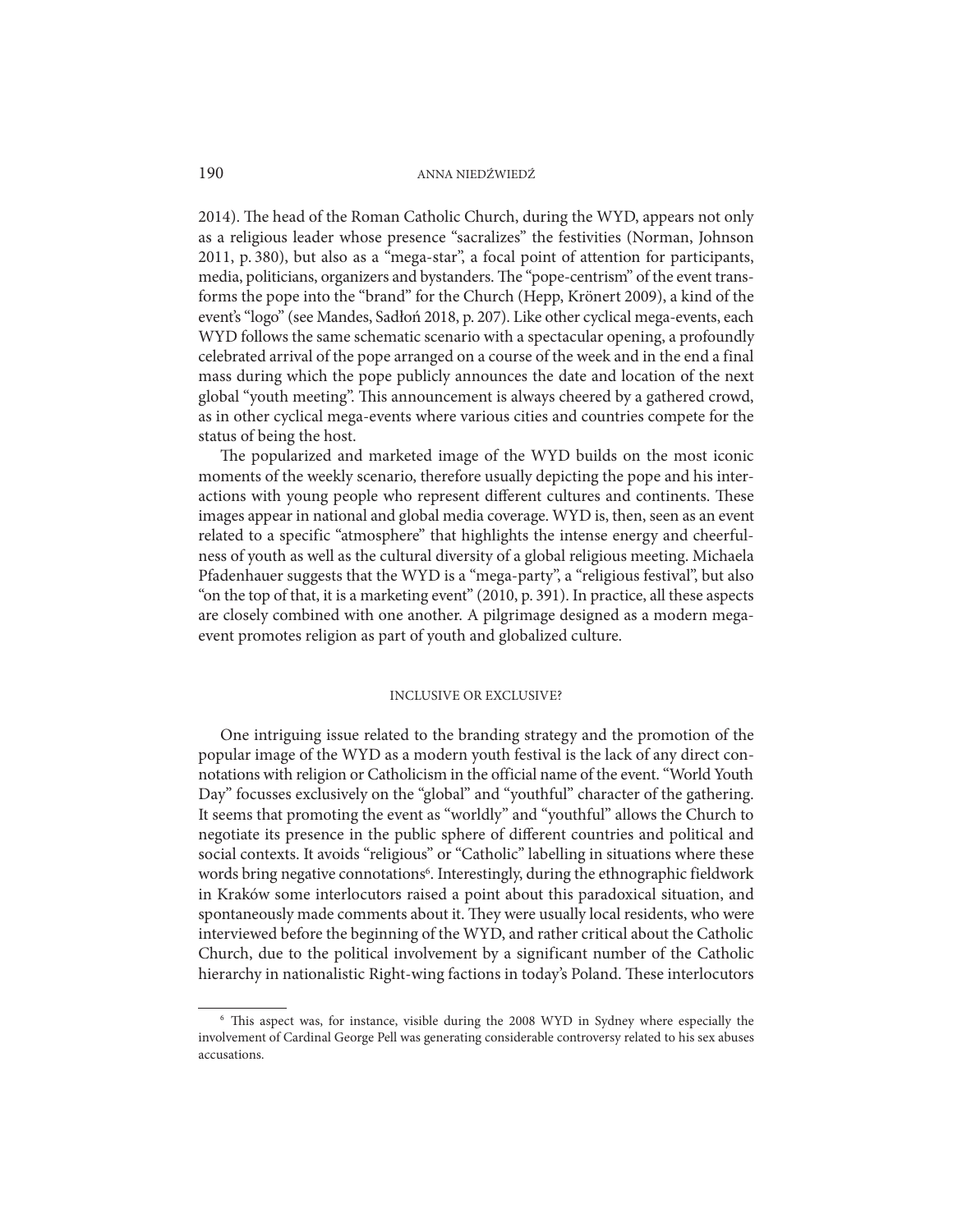were also unhappy about the idea of hosting a big Catholic event in their home city. The comments, collected in Kraków during 2016, resemble arguments that appeared almost a decade earlier in Australian public and political discussions before the Sydney 2008 WYD. During a parliamentary debate on a special bill supporting the WYD in Australia, one of the Left-wing politicians suggested that the lack of Catholic references in the name of the event pointed to the "marketing activities of the Catholic Church" (Halter 2013, p. 275). Avoiding direct confessional references was interpreted by some political factions as a strategy to gain access to public money and symbolic public spaces for "Catholic propaganda" (ibidem).

The lack of direct reference to Catholicism in the official name of the event seems even more intriguing when we realize that the Roman Catholic Church in its own writings and internal documents often directly emphasizes the evangelical dimension of the WYD. This dimension reflects the "new evangelization" policy strongly shaped by John Paul II's ideas and his vision of contemporary "post-faith" secularized Western societies and cultures, "depicted as estranged from [...] Christian roots" and thus, described as a potential "missionary territory" (Norman, Johnson 2011, p. 374). Hence, the Pontifical Council for the Laity built a strong discourse on the evangelical mission of the WYD "to reach young people throughout the world – not only active Catholic youth but also young people without a church background" (Pfadenhauer 2010, p. 388). However, these goals straightforwardly expressed for the first time before the WYD in 2005 (Temmerman, Trioen 2009, p. 190) seem to function as declarations rather than reality. Research, conducted in 2005 on the logistics and organizational strategies applied by the Church before the WYD in Cologne, revealed that in spite of the Vatican's formal openness to non-Catholics and to "anybody who would like to take part" (ibidem), in reality the target group aimed at by the local WYD's Office and organizers was, in practice, narrowed down to "young people who had already undergone church socialization" (Pfadenhauer 2010, p. 388). A similar picture was evident at other WYDs, for example in 2008 in Sydney or 2013 in Rio de Janeiro (see Halter 2013; Gonzales, Mariz, Zahra 2019).

Drawing on my own observations, as well as ethnographic interviews conducted in Kraków, it was clear that despite official declarations about inclusiveness and openness, the WYD 2016 was actually a rather exclusive religious event dedicated to those Catholic young people who already felt well connected to the Church. Even though there was no direct "Catholic" reference in the event's name, the institutional connection with the Church was evident, for instance, through the registeration procedure which was usually based on parishes or other official networks within the Church (prayer groups, charismatic brotherhoods, convents etc.). Most of our interlocutors in Kraków were very skeptical about the possibility of non-Catholics being seriously attracted by the WYD or welcomed as its participants. The findings by Sławomir Mandes and Wojciech Sadłoń, who analyzed extended quantitative and qualitative data collected among the 2016 WYD participants in Kraków, confirm these impressions. They describe the participants of the WYD as "the elite of young Catholics" with "an above-average level of religiousness" (2018, p. 216–217).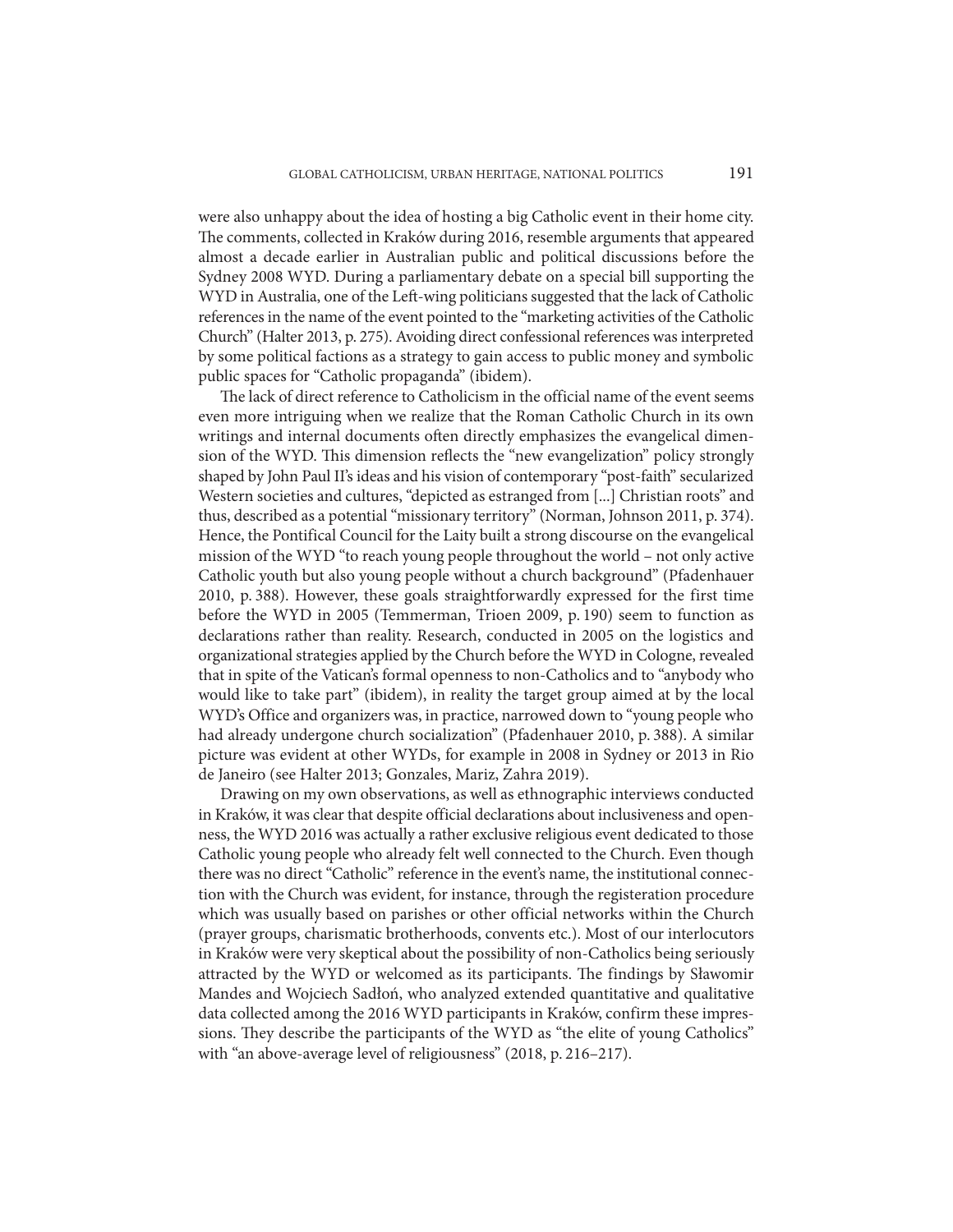# VARIETY WITHIN

Additionally, the WYD is not perceived as an ecumenical or inter-religious event, nor is it promoted as such. One of my Kraków interviewees, whose parish church hosted monks of the Christian ecumenical Taizé community in France, remarked that on the Sunday preceding the WYD:

[...] a parish priest invited parishioners for prayer meetings led by the Taizé brothers. Unfortunately, he did not explain what this community is and did not mention its ecumenical dimension [...] And as far as I know other Christian churches in Kraków, for instance, the Evangelical parish, did not get any invitation and probably they even do not know that Taizé prayers will be held here in this church during the WYD.

Indeed, non-Catholic churches and non-Catholic parishes located in the city did not get involved in the WYD7 . As in previous WYDs, the 2016 event was not designed to celebrate a "Christian ecumene" but rather to celebrate variety *within* global Catholicism<sup>8</sup>. This was, for instance, emphasized through the inclusion of elements of the Byzantine rite during some central events – a reference to the presence of Greek Catholic pilgrims and the participation of sixteen Greek Catholic bishops, who came mostly from Ukraine, various parts of Poland and Canada<sup>9</sup>. Also, the visibility of Charismatic groups, that were performing and leading prayers not only during the smaller events but also took a significant part in the central gatherings (for instance, during the Evening Vigil before the final mass) signaled the Catholic recognition of the global Christian turn toward Charismatic, Pentecostal-oriented, emotional and bodily expressive spirituality<sup>10</sup>. Nevertheless, in general, the whole

 <sup>7</sup> This relates to the historically well-established Protestant (Lutheran and Calvinist) and Orthodox parishes in the city as well as other Christian communities and Churches (e.g. Methodist Church, Jehovah's Witnesses, Pentecostal Church, King Christ Church, Church for the City of Kraków). In general, the religious map of Kraków is predominantly Christian where the Roman Catholic Church occupies a hegemonic position – a situation that mirrors the broader situation in Poland. Statistics show that 87.7% of the Polish population identified with Catholicism (data based on the National Census 2011, see Sadłoń 2016, p. 33). However, it is also important to observe the declining number of *dominicantes* (for the year 2017: 38,3% of Catholics in Poland) and *communicantes* (for the year 2017: 17% factor) (see *Annuarium Statisticum Ecclesiae in Polonia* 2019, p. 4). 8 In Rio de Janeiro some Pentecostal groups protested against the event. However, Brazilian

researchers who studied the 2013 WYD observed a changing dynamic in relations between Catholic and Pentecostal neighbors during the course of the event and a growing positive attitude among Pentecostals. The researchers even collected information about Pentecostals participating in some of the

<sup>&</sup>lt;sup>9</sup> However, many inhabitants of Kraków, when interviewed right before the beginning of the WYD, remembered a conflict over the city's Greek Catholic chapel (designed by an Orthodox painter, Jerzy Nowosielski). Just few months before the WYD, the Roman Catholic Curia stated that the interior where the chapel was located, was urgently needed for the WYD's organizational offices and the chapel was closed.

<sup>&</sup>lt;sup>10</sup> In the context of Polish Catholicism, the 2016 WYD can be seen as a turning point in the recognition of the significance of various Charismatic Catholic groups and the promotion of Charismatic religiosity by the Church. In the context of the global growth of Pentecostal churches, the Roman Catholic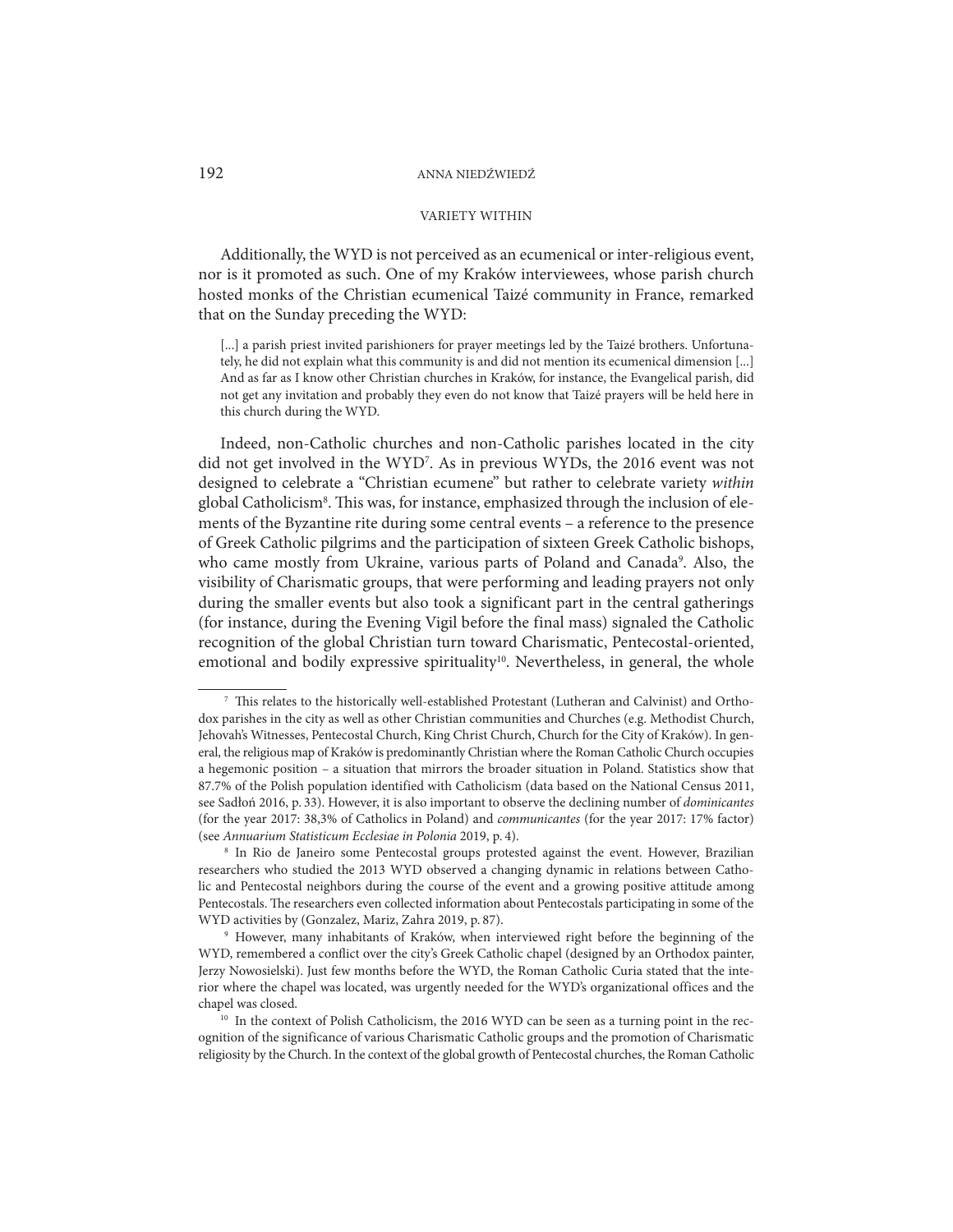design of the WYD was clearly oriented toward creating a vision of the Church as a global, united and attractively young community of Catholics who "by participating in the events and in the meeting with the Pope, reinforce their identity" (Mandes, Sadłoń 2018, p. 216).

It should be stressed here, that this vision was not only promoted but it was sensed, experienced and simultaneously performed by the WYD's participants during the very intense week, filled with various meetings, prayers and activities. The emotional, sensual and massive dimension of the WYD, based on the extensive use of various "religious media" (understood as "mediators" of the transcendent, see Meyer 2013, p. 315), turned this festival not only into an attractive mega-event but also into an attractive *religious* mega-event. More "traditional" religious media and "sensational forms" – "relatively fixed modes for invoking and organizing access to the transcendental" (ibidem) – typical for the historically well-established Catholic imagery (see e.g. Baraniecka-Olszewska, Lubańska 2018), go along with newer and "modern" forms of prayers, creating a possibly attractive combination of continuity and innovation within a Catholic domain. The centrality of traditional Catholic imagery is emphasized through the celebration of Eucharistic masses, processions with a wooden cross, veneration of the "WYD icon" of Mary (a copy of the image *Salus populi Romani*), Stations of the Cross, rosary prayers, kissing of relics, the visiting of churches during a walking pilgrimage, the encouragement of individual confession etc. These traditional religious forms are combined with modern mediums: pop music, modern dance, artistic video, musical performances etc. For instance, the spectacular open-air Stations of the Cross attended in Kraków by 800,000 participants (Pokojska, Pudełko 2016, p. 27), revived this traditional Catholic ritual based on fourteen "stations" (meditations related to Christ's Passion) with modern texts that were accompanied by very attractive contemporary music and dance performances prepared by young artists and watched on huge outdoor screens by a massive audience.

Actually, the massive character of the WYD, experienced especially during the central events when all the participants gather in one outdoor location, provided an impressive, direct experience of being part of a huge global Catholic community. The gathering of thousands and even millions of young people, who arrived for the WYD from different countries and had different backgrounds and appearances but, in the end, stood together and prayed in unison – even though using different languages – was also eagerly interpreted by the Catholic organizers as "a contemporary Pentecost" and "the great community of the universal Church" (*Pilgrim Guide* 2016, p. 9). This "great community" also celebrated in very festive and carnivalized ways on Kraków's streets and markets (see Soćko-Mucha 2018). Before the WYD, young participants were encouraged to bring national flags and regional souvenirs. Various national groups spontaneously performed ethnic dances and music in public places, often wearing traditional costumes and characteristic features related to their

Church probably realizes that Charismatic current allows many Catholics to fulfill their spiritual needs in their church, without turning to Pentecostal or neo-Pentecostal churches.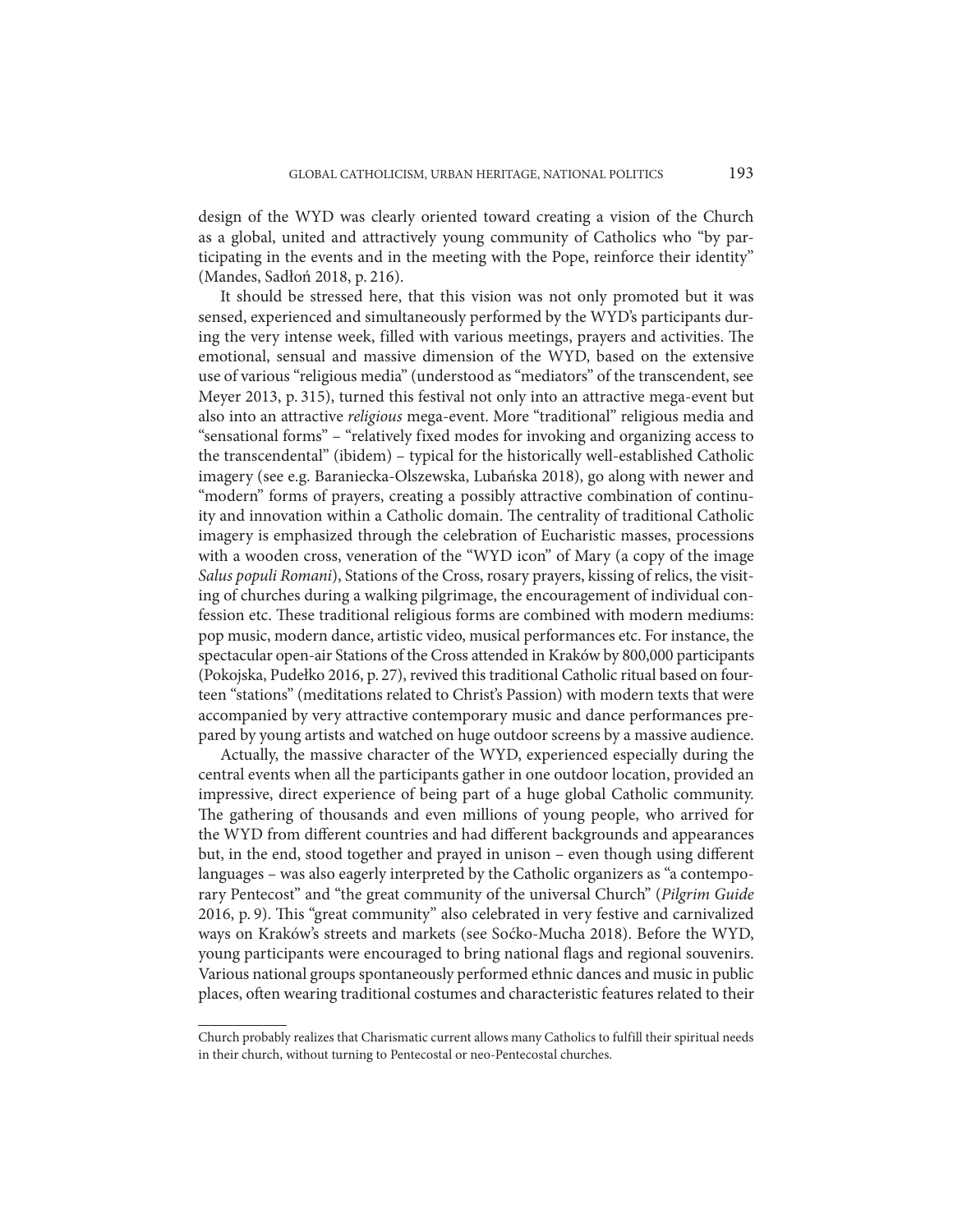countries. Brazilians were walking drumming and dancing samba, Scots appeared playing bagpipes and wearing kilts and so on. For the whole week all the central locations in the Old Town were filled with an immense crowd of young people, cheerfully celebrating their national or ethnic identities but under the institutional umbrella of the Church and the leadership of the pope.

#### PILGRIMAGE FORMATION AND CHRISTIAN HERITAGE

Religious identity among the WYD's participants is reinforced through intense communal and festive activities as well as by "providing a peak religious experience of the universality and strength of the Catholic tradition" (Rymarz 2006, p. 487). Paradoxically, even though the WYD is consciously branded as a mega-event and a modern festival and whose official name (as mentioned earlier) lacks religious connotations, all the messages directed by the organizers to participants frame the meeting in Catholic terms. The *Prayer Book*, distributed among all the registered participants of the 2016 WYD, reminded them that "this is not just another outdoor gathering". Its "true meaning" lay in its spiritual dimension, prayer and Eucharist (*Prayer Book* 2016, p. 5). Consequently, the WYD is called "a pilgrimage" and its participants are named "pilgrims".

Interestingly, participants themselves had more complex and ambiguous opinions about their status. During interviews they often wondered whether they could be called "pilgrims" and whether the whole festive mega-event could be labelled a "proper pilgrimage". Some pointed to the hardships of the stay and the poor-quality accommodation as signs of a "real pilgrimage", that should be connected with some sort of penance and sacrifice (this statement appeared in relation to accommodation in a sports hall where hundreds of participants shared an open-space with a very limited access to shower facilities). In a similar vein, a high school student from northern Poland during an interview declared that he and his friends could be called pilgrims "because we walk a lot every day, and it is very tiring, as if we were walking during a real pilgrimage". Indeed, due to the limited efficiency of Kraków's public transportation, most of the participants had to walk not only to get to central gatherings and papal masses, but also for daily morning catechesis and meetings. Moreover, a Night Vigil before the final mass was often recalled as a special "pilgrimage-type" experience. Almost one million people spent the whole night at an open-air location outside the city (many of them had to walk a dozen kilometers to get there bringing their camping gear), camping and awaiting the final "Mass of Sending" scheduled for the morning.

Researchers, studying the 2008 WYD in Sydney, analyzed how the organizers applied the terms "pilgrimage" and "pilgrims" to the event and its participants "to separate the WYD experience from semantic associations with festival tourism" (Norman, Johnson 2011, p. 379). In their opinion, to achieve a "pilgrimage-oriented" perception of the WYD among its participants, the organizers created an experience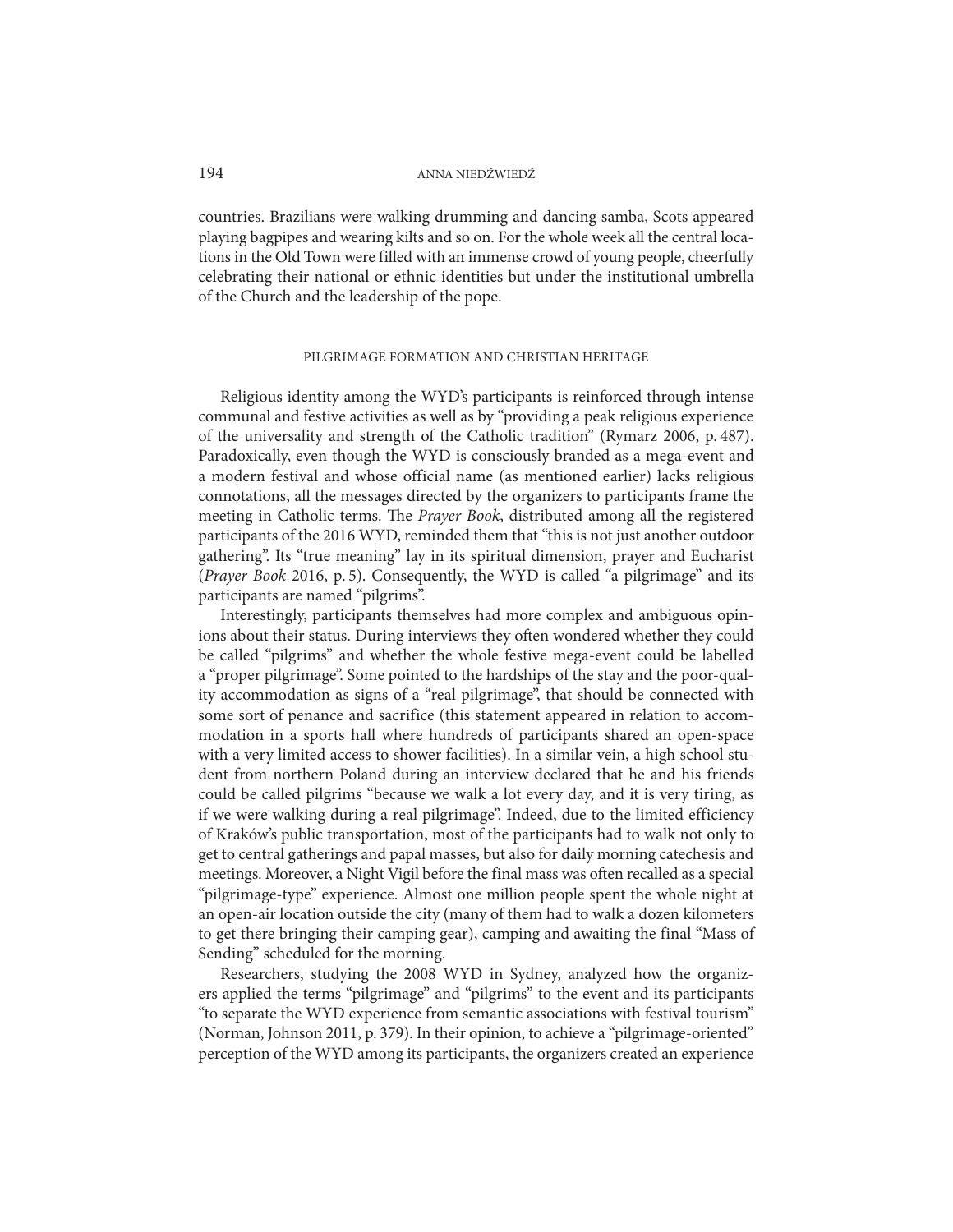of a temporary "holy space". This holy space was set up by the crowd gathered for a shared religious ritual around the sacralizing and centralizing figure of the pope (ibidem, p. 380–381). Kraków's Night Vigil outside the city might partially confirm their diagnosis about the WYD's central events forming a "travelling ritual space" as the "center of a pilgrimage".

However, in my opinion, in case of the 2016 WYD in Kraków, as well as other WYDs organized in European locations, the historical dimension of host cities and their relations with the history of Christianity, play a very significant role. The "religious potential" of space in historical European locations is consciously used by the Church to develop WYD as a Christian pilgrimage. When organized in European locations, WYDs refer to the concept of European identity based on Christian roots. During both the pontificates of John Paul II and Benedict XVI the idea of "Christian heritage" was discussed by the Church leaders in relation to the secularization of the "Western world", the abandonment of spiritual roots and "loss of Europe's Christian memory" (John Paul II 2003, p. 5)<sup>11</sup>. As already mentioned, the WYD was designed as part of the "New Evangelization" strategy. One of the aims of the event was to revive Christianity in the "old continent". The WYD's European locations – Santiago de Compostela (1989), Częstochowa (1991), Paris (1997) Rome (2000), Cologne (2005), and Madrid (2011) – were carefully selected and always depicted as old, historical "pilgrimage centers" and places suffused with an immense "Christian tradition". In all the European locations the WYD was both depicted as a new pilgrimage for new times and as rooted in a Continental past, labelled as "Christian heritage".

Christian heritage can be experienced through historical architecture (cathedrals, basilicas, monasteries), religious treasures (venerated images, relics of holy figures), and rituals (pilgrimages, prayers). During each WYD local "Christian scenery" – sacred spaces and religious buildings – gets involved in the formation of the religious and Catholic dimension of the event. For instance, during the 1989 WYD in Santiago de Compostela, Pope John Paul II performed the "Rite of the Pilgrim". He entered the cathedral in traditional pilgrim's attire, prayed at the tomb of the Apostle James and embraced his statue. This rite related to the Way of St. James as "the most ancient pilgrim route" in Europe. During the final gathering in Santiago de Compostela, the pope handed pilgrim's sticks to young representatives of five continents. He signaled that "the heritage which St James has left" is "not just to Spain and Europe, but to all the peoples of the world" (*Address*). Sixteen years later, during the WYD in Cologne, the local cathedral with its relics of the Three Wise Kings, was depicted at the most emblematic symbol of the city and the *Catholic* church (see Pfadenhauer 2010, p. 387). The figures of the Three Wise Kings formed a biblical and ancient prototype for young pilgrims. The participants of the WYD were described

<sup>&</sup>lt;sup>11</sup> Numerous official documents by the Vatican and public statements by John Paul II and Benedict XVI referred to "European Christian heritage" as an important part of "European identity". Both popes were very active during political debates on the EU constitution and its ratification. They criticized the Preamble formulated in 2004 that mentions "religious and humanist inheritance of Europe" but does not refer directly to Christianity.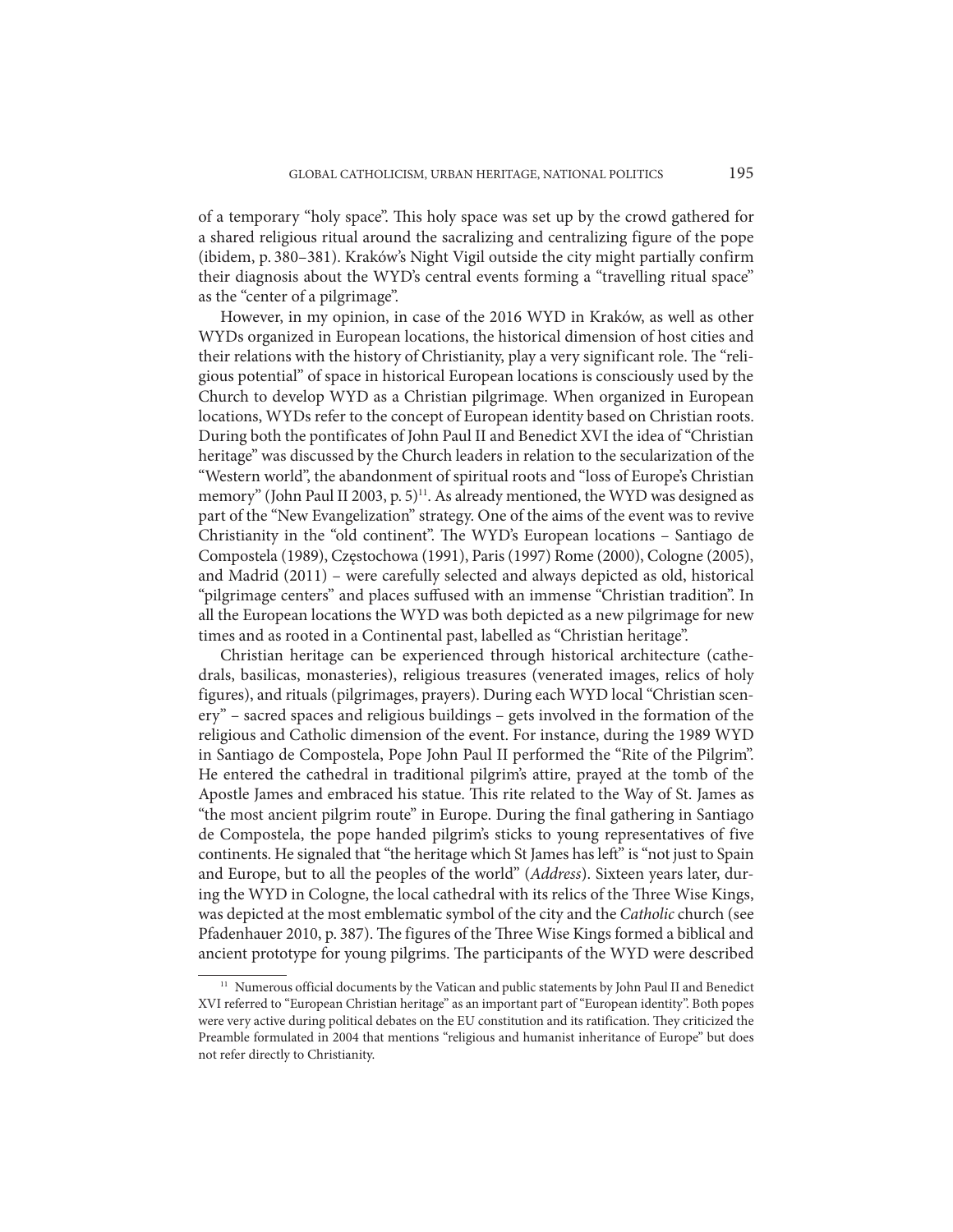as those who follow the Kings' paths. Their arrival at Cologne was framed by the event's motto – "We have come to worship him". This was a quote from the Gospel of St. Matthew who mentioned the arrival of the Wise Kings at Bethlehem. Michaela Pfadenhauer also points out that Catholic references were strongly emphasized in the WYD's trailer movie (in Germany the trailer could have been even seen as not welcoming Protestant Christians). She also pointed to the omission of any secular-touristic aspects connected with the host city. For instance, in the movie there was no mention of the cathedral being the UNESCO world heritage site and no references to the famous Cologne carnival (ibidem). These examples suggest that in a discourse created by the Church and addressed to the young pilgrims, the "past" and "tradition" are framed in religious terms. The authority of history can be used not only to justify contemporary presence of Catholic practices in European public spaces but also to promote deeper and more "authentic" religious experiences among contemporary young Catholics. In these discourses the pilgrims are positioned as "inheritors" of the "Christian heritage". They not only participate in contemporary youth festival but can also connect with the "past" to reinforce their religious identity. When hosting the WYDs, the historical cities in Europe are depicted as permeated with "Christian heritage".

# "THE CITY OF SAINTS"

As in other European locations, Kraków's scenery was depicted by the local organizers as saturated with "Christian heritage". Offering a unique spiritual experience, the cityscape played an active role in the formation of the event as a religious pilgrimage. The 2016 WYD was organized during the Catholic "Year of Mercy". Kraków's nomination to host the event was by no means accidental. For the last twenty years the city has been promoted as a center of the Divine Mercy cult and a pilgrimage site related to Sister Faustina Kowalska (1905–1938), a Divine Mercy visionary, whose grave is located in Kraków. The global popularization of this devotion – that until 1978 was not recognized by the Catholic authorities – is directly linked to the support provided by Pope John Paul II. As a Kraków citizen (since 1938) and the local bishop (since 1958) he was familiar with Faustina's story. His activities as bishop and later as pope (from 1978) led to recognition of the cult, canonization of Sister Faustina (2000), global promotion of a Divine Mercy devotion and construction of a Divine Mercy shrine in Kraków (2002) – named the "World Center of Divine Mercy" (see Garnett and Harris 2013). Not surprisingly then, that after his death in 2005, rapidly developing cult of the "Polish Pope", was immediately connected with the Kraków's Divine Mercy basilica. Soon, in its direct neighborhood a new Shrine of Saint John Paul II was constructed (2011-2013)<sup>12</sup>.

<sup>&</sup>lt;sup>12</sup> During ethnographic fieldwork conducted in Kraków in 2013–14 some visitors to the shrines described creation of a separate Shrine of Saint John Paul II as problematic and creating a competition between two devotions (to Divine Mercy and to Saint Pope John Paul II). They suggested that it would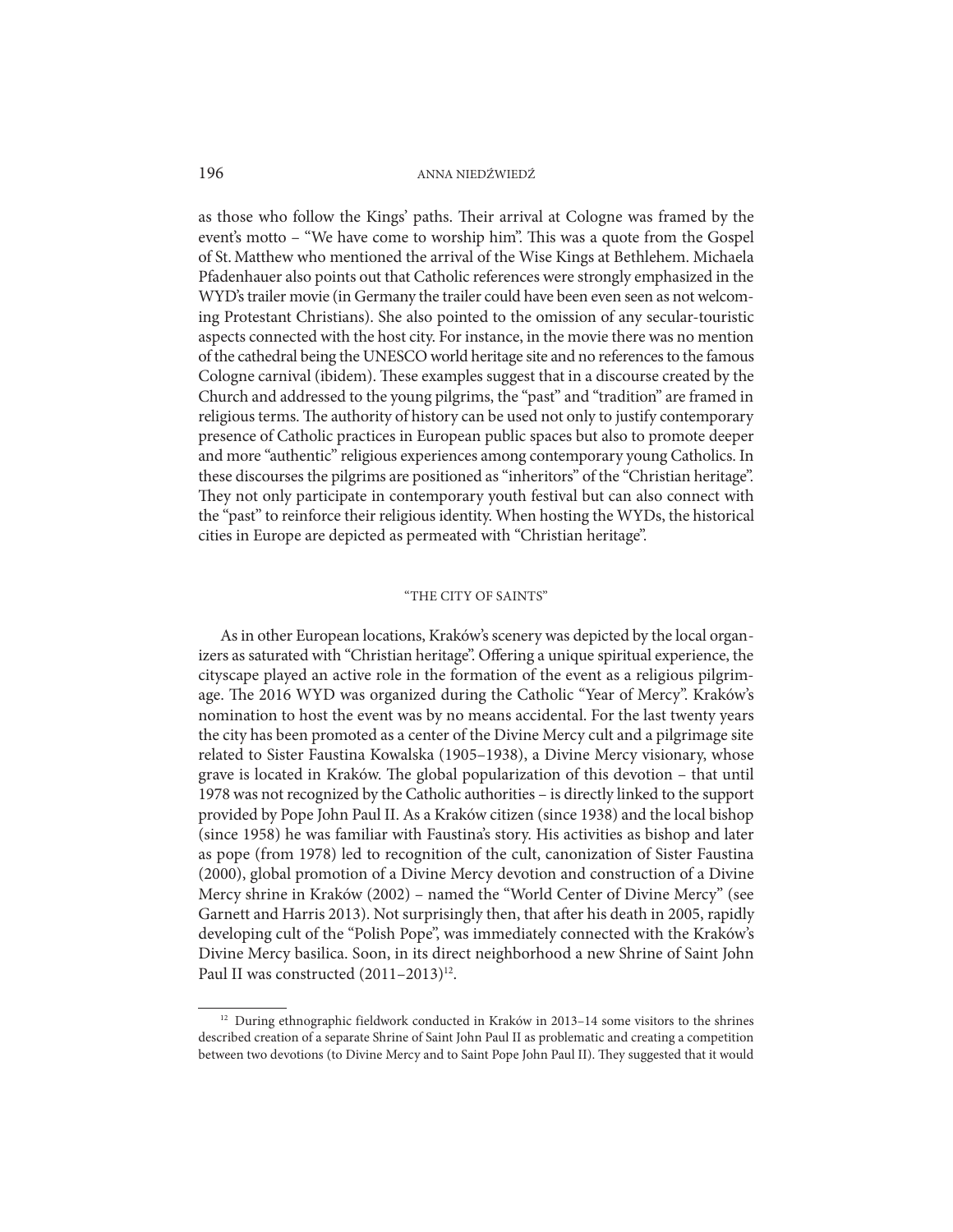In my other publications I have analyzed the complex process that within the last dozen years transformed Kraków into the "city of the Pope" inscribing his figure into "Kraków's religious heritage" (see Niedźwiedź 2017a; Niedźwiedź 2017c). Here, let me only emphasize that since his death in 2005 John Paul II is depicted as a "contemporary saint", someone who lived in the  $20<sup>th</sup>$  and the  $21<sup>st</sup>$  centuries, and is listed in a long row of saints who, since the Middle Ages, were born or lived in Kraków<sup>13</sup>. In this discourse he appears as a continuation of a centuries old tradition that depicts Kraków as the "city of saints" and *Altera Roma* – a city filled with Christian relics. Like other "Kraków's saints", John Paul II is inscribed into various spaces and places within the city. These places are believed to trigger unique experiences among visitors, who follow the Pope's "authentic footpaths": they visit a number of the apartments he lived in, walk to a quarry where he worked during World War II<sup>14</sup>, look at his "original skis" and the kayak he used, contemplate his clothes (for instance, his bloodstained cassock from the assassination attempt in 1981), enter the helicopter he travelled in when he visited Kraków as the pope, pray at the "original tombstone from his Vatican first grave" that was installed in his new shrine and kiss the relics that are exhibited in various churches in Kraków (see Niedźwiedź 2017a, 2017c; Arkuszewski 2017).

This physical and sensual presence of the pope within Kraków's cityscape was extensively used during the 2016 WYD. Next to Sister Faustina, the image of John Paul II appeared all over the city on WYD banners. Both of them, known as "Apostles of Mercy", were announced to be "Patron saints of the 2016 WYD". A "Pilgrimage of Mercy" was designed as a few hours walk to the John Paul II sanctuary and the Divine Mercy Shrine. This walk, described as "a kind of catechesis «on the road»" was an obligatory point for each registered participant and a reminder of the "pilgrimageoriented" character of the whole event (see *Pilgrim Guide* 2016, p. 79).

Particularly interesting was yet another project named "City of Saints". It was promoted with the slogan: "Experience the spiritual side of Kraków!" (ibidem, p. 86) and recalled the "many saints and blessed" who "lived in Kraków in different periods of time throughout the over one-thousand-year history of Christianity in Poland" (ibidem). The program encouraged the WYD's participants to both physically and mentally imitate the practices of a particular Kraków saint at an exact spot – a place "specifically associated" with the saint. The project listed 12 "Kraków's saints" and led participants to 13 different locations within the city. Through this project the cityscape was presented as filled with numerous sacred spaces, sacralized through a historically proven connection with a particular Catholic saint. Visiting selected places enabled

be better to keep the cult of John Paul II within the Divine Mercy shrine, instead of constructing a new immense church nearby (see Niedźwiedź 2017c, p. 83).

<sup>&</sup>lt;sup>13</sup> This discourse is present not only in Catholic pamphlets but also in promotional materials produced by the city authorities.

<sup>&</sup>lt;sup>14</sup> During the Nazi occupation, Wojtyła, as a young man over 18, was obliged to be officially employed. When studying at the underground university he was employed as a worker in a quarry and a chemical plant in Kraków. Since 2005 an annual "Pilgrimage in the Footsteps of Karol Wojtyła the Worker" follows his daily route from his home and a parish church to an old quarry (see Niedźwiedź 2017a, p. 93–95).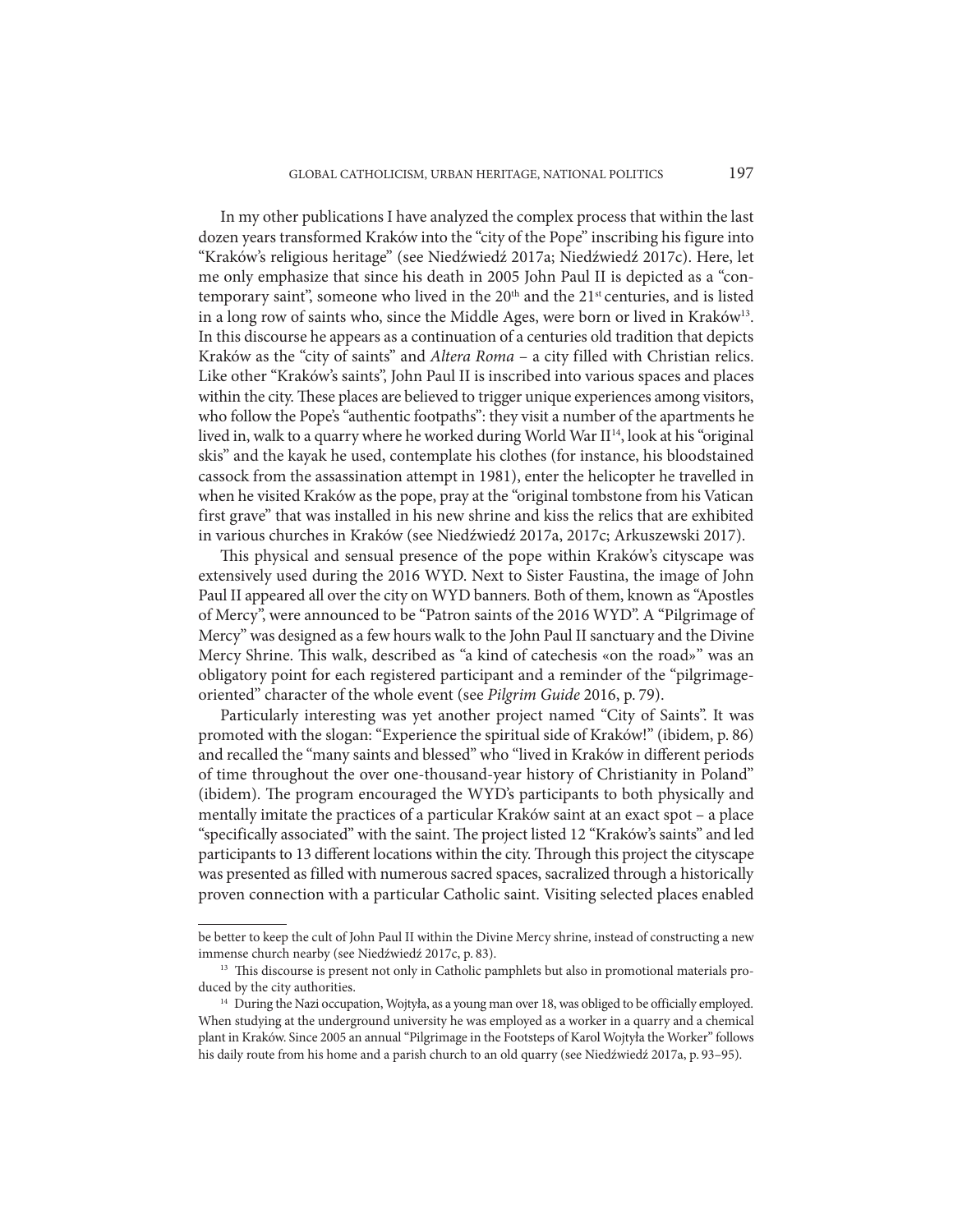the participants to experience an embodied and spiritual encounter with the sacred. For instance, pilgrims were encouraged to confess in St Mary's Basilica, where "the confessional in which Fr. Karol Wojtyła regularly heard confession in the '50s, can be found" (ibidem, p. 88), or to pray in the Wawel Cathedral before the "Black Cross" in exactly "the same place St. Jadwiga prayed" during the 14<sup>th</sup> century (ibidem, p. 92). "City of Saints" promoted historically remote and rather local figures together with two globally recognized and more contemporary "Apostles of Mercy" (Sister Faustina and John Paul II). One of our interviewee, a 20-year old student from Kraków, was enthusiastic about the project and promotion of Kraków as "the second city in the world in terms of number of saints [...] The second, after the Rome!". The project depicted Kraków as a strong pilgrimage center and positioned the WYD participants as continuators of an ancient pilgriming tradition.

#### BRANDING A "CHRISTIAN NATION"

The centrality of John Paul II in the promotional strategy of the 2016 WYD – even though explainable due to Wojtyła's links with Kraków and Divine Mercy cult as well as his role as the founder of WYD – should be also analyzed with reference to the Polish political and national context. John Paul II is perceived in Poland as, first of all, the "Polish pope" – often depicted as not only a Catholic saint but also a national hero and a "great Pole"15. As such, he was strongly promoted during the WYD. However, in 2016 this marketing strategy reverberated with complex and ambiguous resonances in Polish society. The success of the Right-wing party, Law and Justice in the 2015 parliamentary and presidential elections resulted in nationalistic oriented and conservative Catholicism becoming stronger with visible governmental support (see e.g. Kotwas, Kubik 2019, p. 460–461). The WYD in Kraków and the official visit by Pope Francis, who was seen as a moral voice speaking up for refugees (clear discrepancy with Polish governmental policy in 2016<sup>16</sup>) and who emphasized the more universalistic dimension of Christian values than the majority of Polish bishops, led to political tensions and social discussions about the "Polish Church" versus the "Church of Pope Francis". A month before the WYD Polish bishops wrote a short pastoral letter of "invitation to the WYD" where they mentioned John Paul II three times and did not refer to the current pope at all. This letter and its omission of Pope Francis entered

<sup>&</sup>lt;sup>15</sup> The popular image of John Paul II as a national icon does not limit itself to devout Catholics and relates not only to his religious activities but also to his role in political history (especially in the context of the fall of Communism in East-Central Europe in 1989/90) and his global recognition as a famous leader. However, his popular reception in Poland is much more diverse, for instance due to current debates on the sexual abuse scandals in the Church that took place during his pontificate. Additionally, younger generations do not remember the "Polish pope" as a famous living figure.

<sup>&</sup>lt;sup>16</sup> The Law and Justice party used very strong antirefugee discourses during its electoral campaigns in 2015. After winning the parliamentary elections the party fulfilled its promises by withdrawing from the EU program that expected Poland to accept asylum seekers.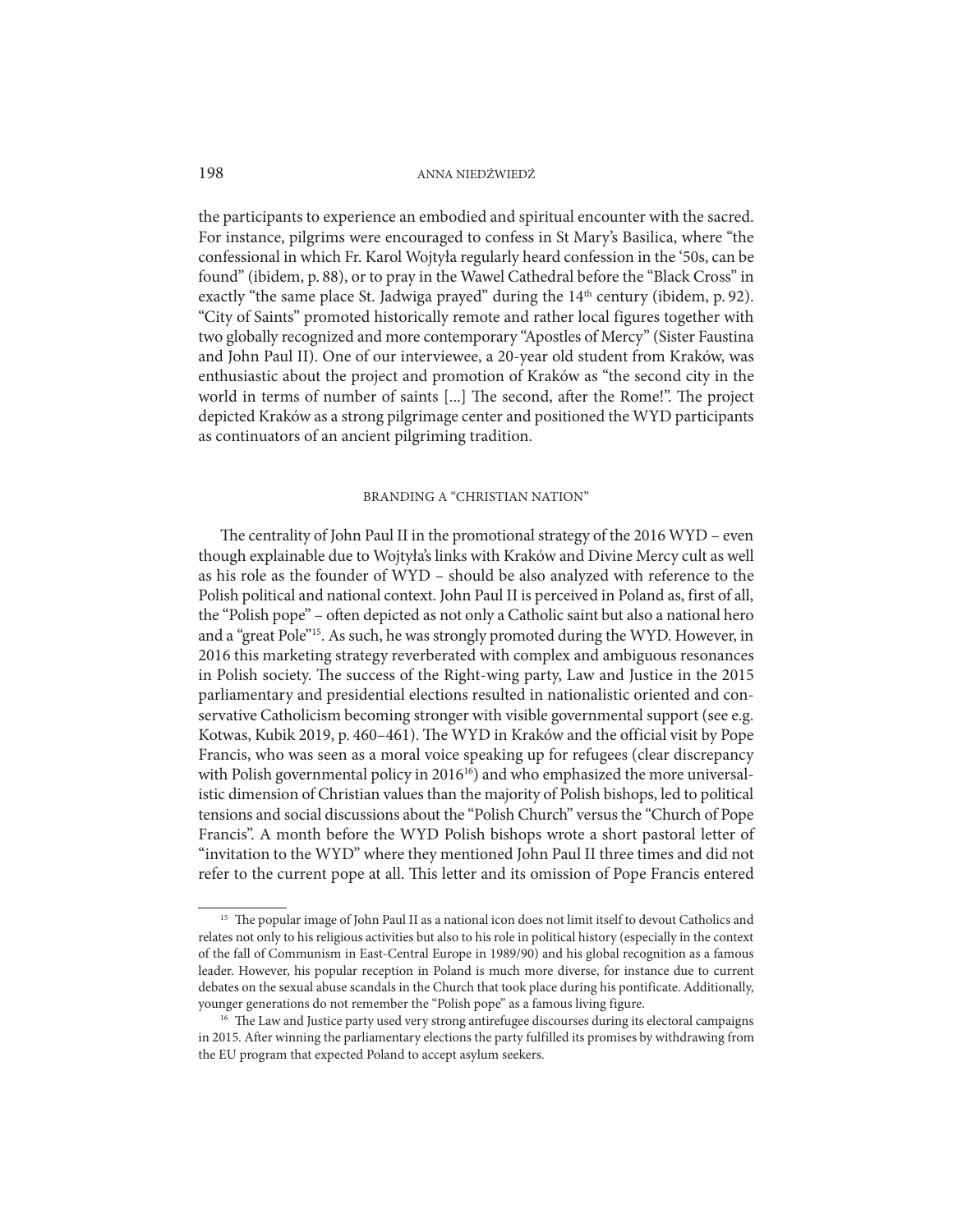a public debate when a renowned Polish journalist, Adam Szostkiewicz, criticized it in his blog published by a popular center-left weekly (Szostkiewicz 2016). During the ethnographic interviews many Kraków inhabitants recalled this criticism and pointed out that the visual representation of the WYD focused on images of John Paul II, while those of Pope Francis were almost invisible. This impression was so striking that it even triggered an artistic, grassroots action and a public performance. Two students from Kraków's Art Academy, Maria Olbrychtowicz and Jana Shostak, who also served as the WYD volunteers, made a portrait of Pope Francis. The image followed the official visualization of the WYD and portraits of John Paul II and Sister Faustina. The two students hung their banner with the face of Pope Francis next to the image of the "Polish pope" at the main Market Square just a day before the official opening of the WYD. The action named "Who is Your Pope?" turned into a symbolic comment on the official promotional strategy of the WYD and the nationalistic branding of John Paul II<sup>17</sup>.

Naturally, using national icons and heroes in the promotion of a local destination and a host state during mega-events is a broadly applied strategy. The 2016 WYD in Kraków was used by various national and regional agencies, tourist organizations and educational institutions as a great opportunity to promote the country, the region, the city and various related products. Here let me only mention few examples of government sponsored activities dedicated to the promotion of Poland. All of them focused on branding the "Polish nation" in relation to "Christian heritage". Special emphasis was put on the 1050 anniversary of "Baptizing of Poland" celebrated in 2016. A spectacular open-air concert dedicated to this anniversary was organized during the WYD and it was recalled during numerous smaller events. The Ministry of International Affairs also issued a special pamphlet titled: *Ambassador of Polishness*. This colorful booklet, circulated in 250,000 copies, was distributed among all the families who hosted the WYD's participants in their homes. It contained advice about how to be a "good host" and how to present Poland to foreign visitors becoming – as suggested in the title – "an ambassador of Polishness". "A task for Poles is to promote our traditional values and remind about these values to the world", explained the editorial (*Ambasador polskości* 2016, p. 2). Emphasis was again placed on national history and cultural heritage framed within the 1050 years of "Polish Christianity". The preface by the Polish President mentioned "a jubilee of the most important event in our history – the 1050th anniversary of the baptizing of Poland" (ibidem, p. 1).

Other government sponsored activities organized during the WYD also focused on Polish "Christian identity" and its historical continuity. An open-air exhibition titled

<sup>&</sup>lt;sup>17</sup> The schedule of the 2016 WYD – as in case of other WYDs – was strongly framed around the figure of the current pope – Pope Francis. Quantitative data as well as qualitative research among the WYD's participants confirm that meeting with the Head of the Catholic Church was one of the most attractive and expected aspects of the WYD (see *Odbiór Światowych Dni* 2016, p. 8). In that context a promotional strategy that did not use the potential and celebrity dimension of the current pope, focusing mostly on the "heritage of John Paul II", was interpreted by many Polish observers as a political issue.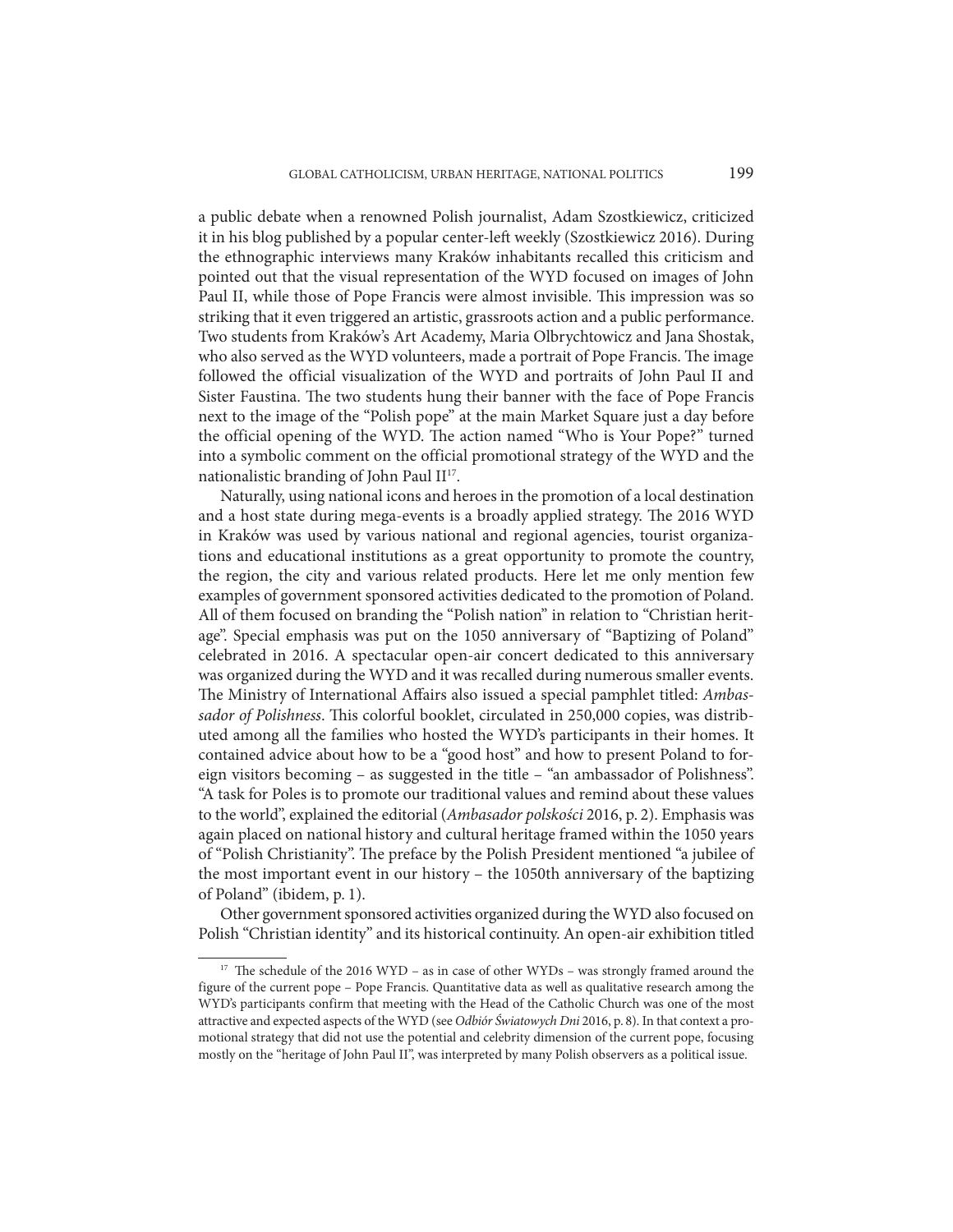"Christian Traditions in the Polish Army" showed the history of "Polish soldiers" since the 966 "Baptism of Poland" till the Second World War. This exhibition was presented at the Market Square where soldiers from the Polish Army were distributing bread-and-lard among crowds of pilgrims. Even the "Polish Pavilion" – the flag governmental exhibition promoting the most recent Polish technological innovations among the WYD participants – was presented in frames of "one thousand years of Polish history" and a 3D movie on Polish history welcomed visitors to the Pavilion. As officially declared, the Pavilion aimed to "depict Poland as permanently inscribed in history of European and Christian civilization" and "present it as a dynamic, innovative, touristic and culturally attractive country" (*Pawilon Polski*). During the WYD governmental agencies fostered the image of the hosts as the "Christian nation". This strategy could be interpreted as an indirect political statement that praised religiousnationalistic policy suggesting that it was in line with ideals of the "Polish pope" and his vision of "Christian heritage" and European "Christian identity".

#### CONCLUDING THOUGHTS

This article emphasizes that WYD is a multidimensional and complex megaevent that can by analyzed in various contexts: as a modern form of pilgrimage, a marketing event, a Catholic brand that emerged in contemporary global religious marketplace. Even though the WYD is organized cyclically and follows a general, established schedule, references to local and national contexts shape and influence its form in the specific environment of a host state and city. This paper discussed particular aspects of the 2016 WYD in Kraków, which demonstrate that in European locations the concept of Christian heritage is actively used by the Roman Catholic Church in framing the event in religious terms. This framing relates to the "New Evangelization" policy through which the Church seeks to revive Christianity in an "old continent", as well as emphasize the religious and spiritual potential of historical Christian sites, objects and practices in the context of an international global youth gathering. Additionally, the Kraków's case pointed to the important role played by local and national political contexts and the branding strategies of the Polish Church and the Polish government.

#### LITERATURE

- Albera Dionigi, Eade John 2015, International perspectives on pilgrimage studies: Putting the anglophone contribution in place, [in:] D. Albera, J. Eade (eds.), *International perspectives on pilgrimage studies: Itineraries, gaps and obstacles*. Routledge, New York and London, pp. 1–22.
- *Annuarium Statisticum Ecclesiae in Polonia AD 2019* 2019, Instytut Statystyki Kościoła Katolickiego SAC, Warszawa.
- Arkuszewski Bartosz 2017, Przedmiot-relikwia a postać Jana Pawła II w krakowskim kontekście muzealnym, *Prace Etnograficzne*, vol. 45, no. 3, pp. 351–367.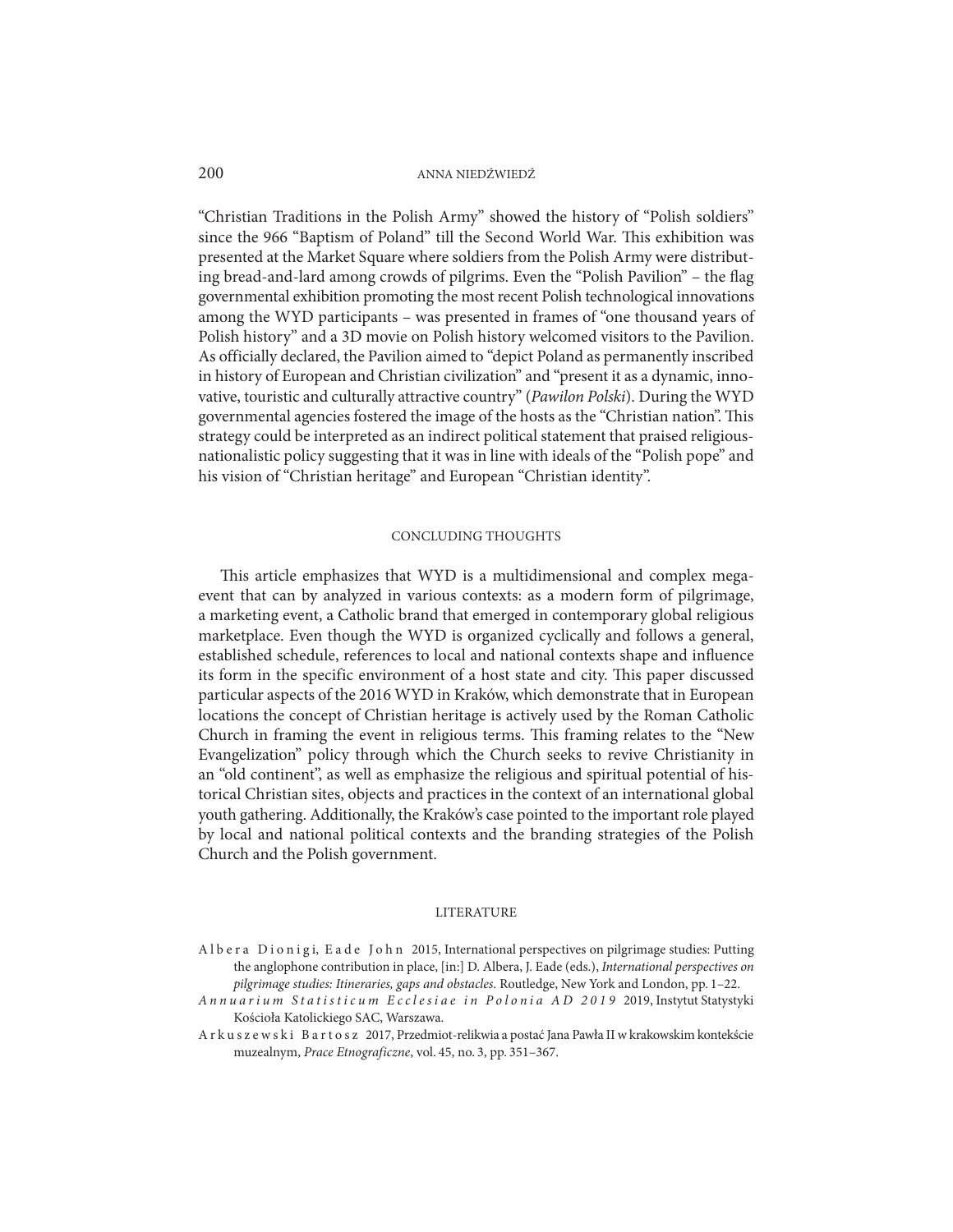- B a r a n i e c k a O l s z e w s k a K a m i l a, L u b a ń s k a M a g d a l e n a 2018, Religious Imageries at Polish Catholic shrines: Authors' introduction, *Journal of Global Catholicism*, vol. 2, no. 2, p. 6–25.
- B o g a c z Wo j t a n o w s k a E w a, G a w e ł Ł u k a s z, G ó r a l A n n a (eds.) 2016, *Światowe Dni Młodzieży 2016 jako fenomen społeczny, kulturowy i religijny*, Stowarzyszenie Gmin i Powiatów Małopolski, Kraków.
- C o l e m a n S i m o n 2019, On the productivity of pilgrimage palimpsests: Traces and translocations in an expanding field, *Journal of Global Catholicism*, vol. 3, issue 2, p. 2–11.
- C o l e m a n S i m o n, E a d e J o h n 2018, Introduction. Pilgrimage and political economy: Introduction to a research agenda, [in:] S. Coleman, J. Eade (eds.), *Pilgrimage and political economy: Translating the sacred*, Berghahn, New York, Oxford, pp. 1–20.
- Davie Grace 2007, *The sociology of religion*, SAGE Publications, Los Angeles, London, New Delhi, Singapore.
- Garnett Jane, Harris Alana 2013, Canvassing the faithful: Image, agency and the lived religiosity of devotion to the Divine Mercy, [in:] G. Giordanand, L. Woodheads (eds.), *Prayer in Religion and Spirituality*, Brill, Leiden, Oxford, pp. 77–102.
- Gonzalez Luciana Thais Villa, Mariz Cecília Loreto, Zahra Anne 2019, World Youth Day: Contemporaneous pilgrimage and hospitality, *Annals of Tourism Research*, vol. 76, pp. 80–90.
- G ó r a l Anna 2016, Organizacja Światowych Dni Młodzieży 2016, [in:] E. Bogacz-Wojtanowska, Ł. Gaweł, A. Góral (eds.), *Światowe Dni Młodzieży 2016 jako fenomen społeczny, kulturowy i religijny*, Stowarzyszenie Gmin i Powiatów Małopolski, Kraków, pp. 45–70.
- H a l t e r N i c h o l a s 2013, The Australian Catholic Church and the public sphere: World Youth Day 2008, *Journal of Religious History*, vol. 37, no. 2, pp. 261–282.
- Hepp Andreas, Krönert Veronika 2009, Religious media events: The Catholic "World Youth Day" as an example for the mediatization and individualization of religion, [in:] N. Couldry, A. Hepp, F. Krotz (eds.), *Media Events in a Global Age*, Routledge, London, pp. 265–282.
- Hemmonsbey Janice, Tichaawa Tembi M. 2019, Using non-mega events for destination branding: A stakeholder perspective, *GeoJournal of Tourism and Geosites*, vol. 24, no. 1, pp. 252–266.
- Kieca Michalina, Kleska Łukasz 2017, Światowe Dni Młodzieży. Fenomen kulturowo-reli*gijny*, Polskie Towarzystwo Religioznawcze, Warszawa.
- K o t w as Marta, Kubik Jan 2019, Symbolic thickening of public culture and the rise of right-wing populism in Poland, *East European Politics and Societies and Cultures*, vol. 33, no. 2, pp. 435–471.
- L a m b e k M i c h a e l 2013, What is "religion" for anthropology? And what has anthropology brought to "religion"?, [in:] J. Boddy, M. Lambek (eds.), *A companion to the anthropology of religion,* John Wiley and Sons, Inc., Blackwell, Chichester, pp. 1–32.
- M a n d e s S ł a w o m i r, S a d ł o ń W o j c i e c h 2018, Religion in a globalized culture: Institutional innovation and continuity of Catholicism – The case of World Youth Day, *Annual Review of the Sociology of Religion*, vol. 9, pp. 202–221.
- Meyer Birgit 2013, Mediation and immediacy: Sensational forms, semiotic ideologies, and the question of the medium, [in:] J. Boddy, M. Lambek (eds.), *A Companion to the anthropology of religion*. John Wiley and Sons, Inc., Blackwell, Chichester, pp. 309–326.
- N i e d ź w i e d ź A n n a 2017a, Framing the pope within urban space: John Paul II and the cityscape of Kraków, [in:] P.J. Margry, V. Hegner (eds.), *Spiritualizing the city: Agency and resilience of the urban and urbanesque habitat*, Routledge, New York, pp. 81–101.
- N i e d ź w i e d ź A n n a 2017b, Globalny katolicyzm w polskiej scenografii ŚDM 2016 w Krakowie, *Prace Etnograficzne*, vol. 45, no. 3, pp. 277–297.
- N i e d ź w i e d ź A n n a 2017c, The multivocality of space and the creation of heritages: New shrines in an old city, *Anthropological Notebooks*, vol. 23, pp. 63–86.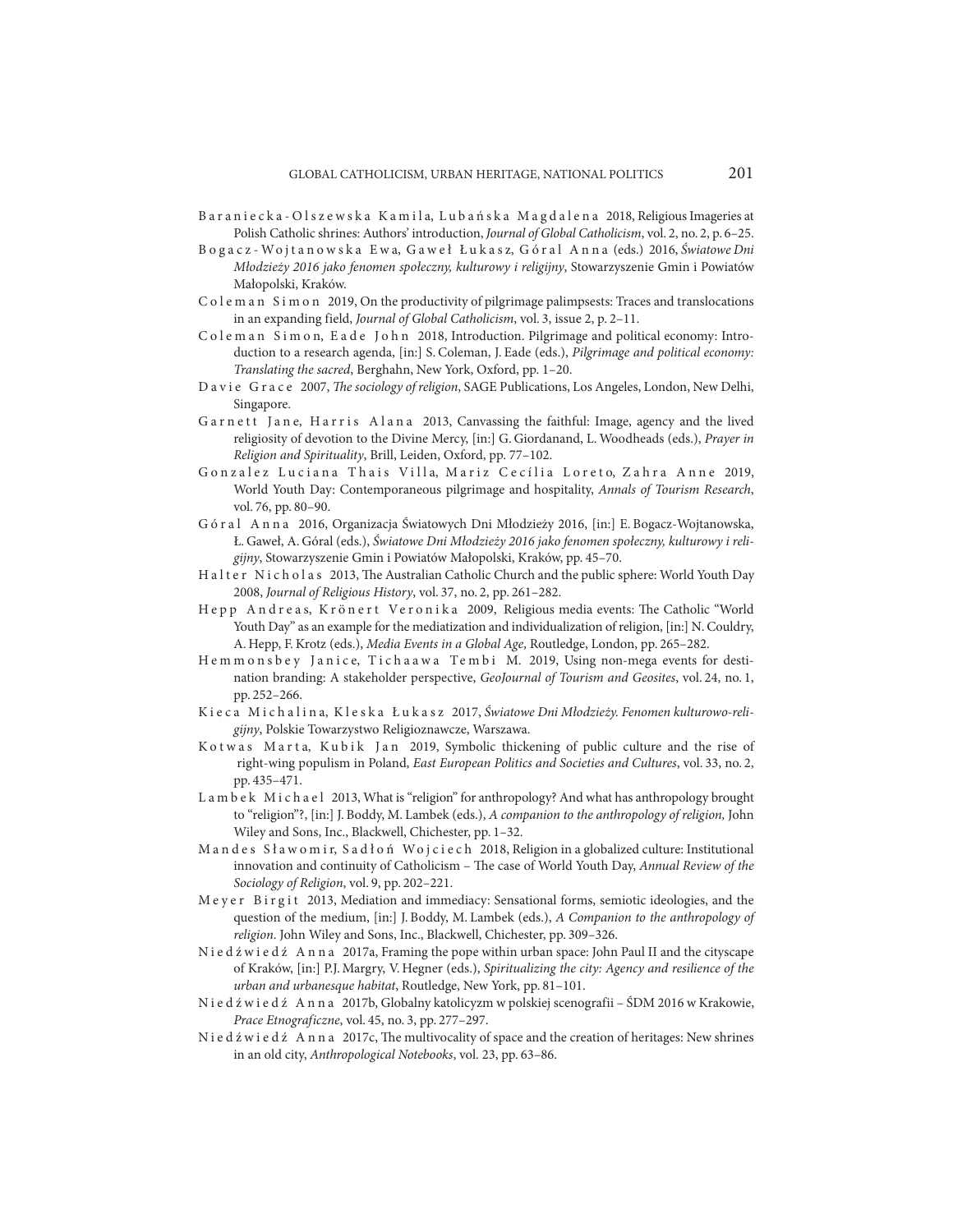- N o r m a n A l e x, J o h n s o n M a r k 2011, World Youth Day: The creation of a modern pilgrimage event for evangelical intent, *Journal of Contemporary Religion*, vol. 26, no. 3, pp. 371–385.
- *Odbiór Światowych Dni Młodzieży i jego kulturowe konteksty. Raport z badania uczestników Światowych Dni Młodzieży Kraków 2016*, 2016, Narodowe Centrum Kultury i Instytut Statystyki Kościoła Katolickiego, Warszawa. https://www.nck.pl/badania/projekty-badawcze/raport-swiatowe-dni- -mlodziezy, accessed 14.07.2019.
- Pfadenhauer Michaela 2010, The eventization of faith as a marketing strategy: World Youth Day as an innovative response of the Catholic Church to pluralization, *International Journal of Nonprofit and Voluntary Sector Marketing*, vol. 15, pp. 382–394.
- P o kojska Weronika, Pudełko Agnieszka 2016, Światowe Dni Młodzieży w liczbach. *Podsumowanie*, [in:] E. Bogacz-Wojtanowska, Ł. Gaweł, A. Górach (eds.), *Światowe Dni Mlodzieży 2016 jako fenomen społeczny, kulturowy i religijny*, Stowarzyszenie Gmin i Powiatów Małopolski, Kraków, pp. 25–43.
- P o v e d á k I s t v á n 2014, Introduction: From heroes to celebrities. Problems of definition and potential solutions, [in:] I. Povedák (ed.), *Heroes and celebrities in Central and Eastern Europe*, Department of Ethnology and Cultural Anthropology, Szeged, pp. 7–17.
- Reader Ian 2014, *Pilgrimage in the marketplace*, Routledge, New York, Abingdon.
- R y m a r z R i c h a r d 2006, World Youth Day, [in:] E.M. Dowling, W.G. Scarlett (eds.), *Encyclopedia of religious and spiritual development*, Sage Publications Inc., Thousand Oaks, London, New Delhi, pp. 486–487.
- Sadłoń Wojciech 2016, Differentiation, polarization and religious change in Poland at the turn of 20th and 21st century, *Przegląd Religioznawczy – The Religious Studies Review*, no. 4 (262), pp. 25–42.
- S o ć k o M u c h a A l i c j a 2018, Światowe Dni Młodzieży 2016 w Krakowie zjawisko skarnalizowane?, *Journal of Urban Ethnology*, vol. 16, pp. 81–91.
- Steil Carlos Alberto 2018, The paths of Saint James in Brazil: Body, spirituality and market, [in:] S. Coleman, J. Eade (eds.), *Pilgrimage and political economy: Translating the sacred*. Berghahn, New York, Oxford, pp. 155–172.
- Temmerman Martina, Trioen Marit 2009, Idolatry versus authenticity: A lexical and systemic-functional analysis of the coverage of the World Youth Day 2005 in the Flemish press, *Journal of Arab and Muslim Media Research*, vol. 6, no. 3, pp. 183–201.
- Turner Victor, Turner Edith 1978, *Image and pilgrimage in Christian culture*, Columbia University Press, New York.

#### **Sources:**

*Ambasador polskości* 2016, Ministerstwo Spraw Zagranicznych, Warszawa.

- John Paul II 1989, *Address during the Rite of the Pilgrim*, www.totus2ut.com http://www.totus2us. com/universal/world-youth-day/santiago-de-compostela-1989/, accessed 16.07.2019.
- John Paul II 2003, *Ecclesia in Europa. Post-Synodal Apostolic Exhortation*, Libreria Editrice Vaticana, Vatican.
- *Pawilon Polski na ŚDM Kraków 2016,* https://www.paih.gov.pl/Pawilon\_Polski\_SDM\_Krakow\_2016, accessed 20.07.2019.

*Pilgrim Guide* 2016, Archdiocese of Kraków, Wydawnictwo św. Stanisława BM Publishing Co., Kraków. *Prayer Book* 2016, Archdiocese of Kraków, Wydawnictwo św. Stanisława BM Publishing Co., Kraków.

Szostkiewicz Adam 2016, *ŚDM, czy czegoś nie wiemy?,* https://szostkiewicz.blog.polityka. pl/2016/06/19/sdm-czy-czegos-nie-wiemy/, accessed 22.12.2017.